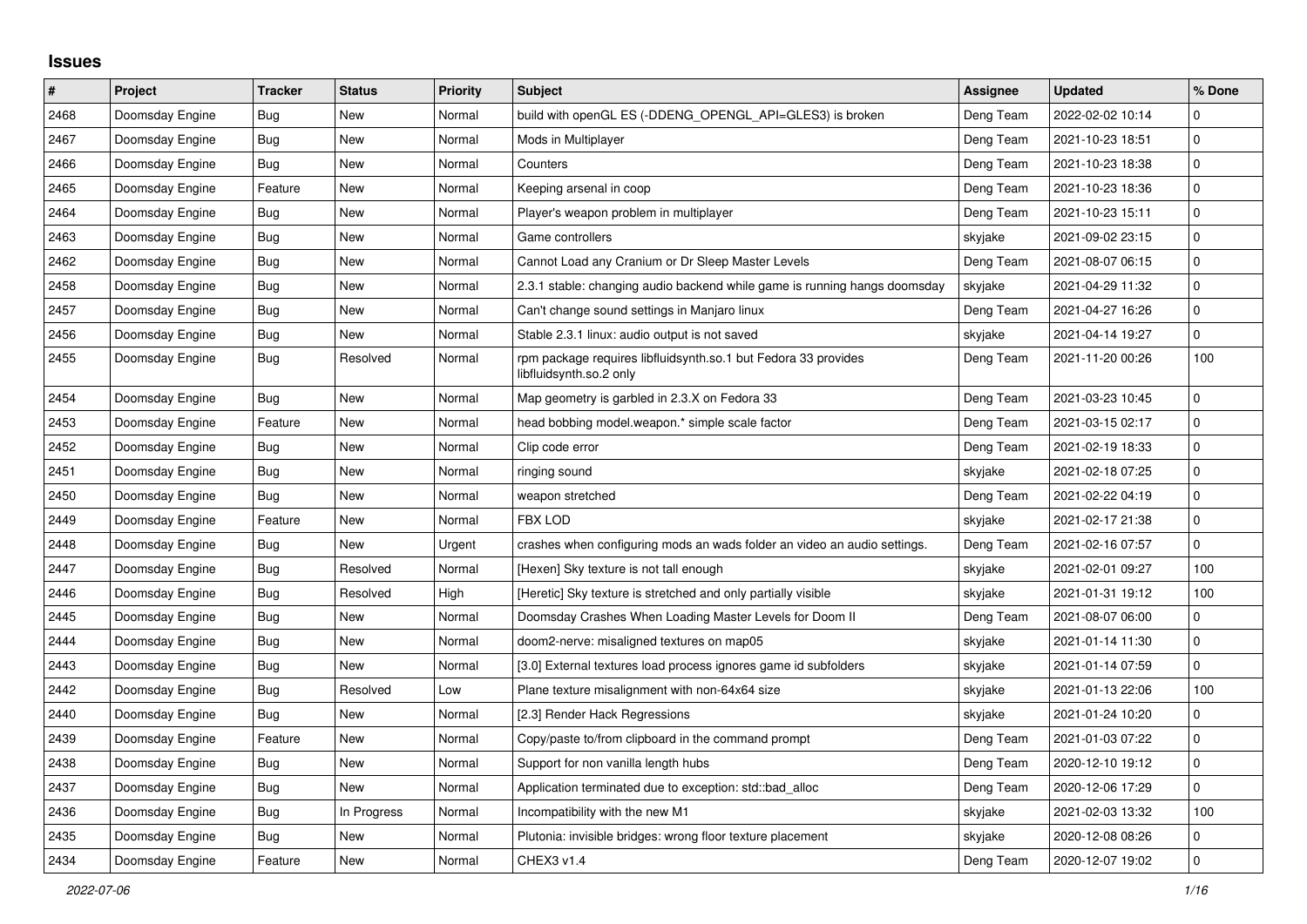| #    | Project         | <b>Tracker</b> | <b>Status</b> | <b>Priority</b> | <b>Subject</b>                                                                                                             | Assignee  | <b>Updated</b>   | % Done      |
|------|-----------------|----------------|---------------|-----------------|----------------------------------------------------------------------------------------------------------------------------|-----------|------------------|-------------|
| 2433 | Doomsday Engine | Feature        | New           | Normal          | <b>HACX 2.0r61</b>                                                                                                         | Deng Team | 2020-12-07 19:02 | 0           |
| 2432 | Doomsday Engine | Bug            | New           | Normal          | Hexen: Heresiarch is very fast on Chantry (HEXDD)                                                                          | skyjake   | 2020-12-07 15:34 | 0           |
| 2431 | Doomsday Engine | Bug            | Resolved      | Normal          | Doomsday needs libfluidsynth1 but ubuntu 20.04 provides libfluidsynth2 only                                                | skyjake   | 2021-07-31 09:51 | 100         |
| 2430 | Doomsday Engine | Feature        | New           | Normal          | Add support for Bethesda.net official addon PWADs                                                                          | Deng Team | 2020-09-17 14:28 | 0           |
| 2429 | Doomsday Engine | Bug            | New           | Normal          | Hexen: item is used after load game                                                                                        | Deng Team | 2020-12-07 15:34 | 0           |
| 2428 | Doomsday Engine | Bug            | New           | Normal          | Hexen: inconsistent saves                                                                                                  | Deng Team | 2020-12-07 15:34 | $\mathbf 0$ |
| 2423 | Doomsday Engine | Feature        | <b>New</b>    | Normal          | Support something like mDNS / Avahi / Bonjour protocol for local server auto<br>discovery                                  | Deng Team | 2020-05-10 11:23 | $\mathbf 0$ |
| 2422 | Doomsday Engine | Bug            | New           | Normal          | Sprite clipping as in Software mode (it already done before in Strife Veteran<br>Edition)                                  | Deng Team | 2020-04-24 11:09 | 0           |
| 2421 | Doomsday Engine | Bug            | <b>New</b>    | Lowest          | Multiplayer "zombie player" voodoo spawnspot                                                                               | Deng Team | 2020-04-19 15:46 | 0           |
| 2420 | Doomsday Engine | Feature        | New           | Normal          | Heretic: new visual effects, light decorations and particle generators                                                     | Deng Team | 2020-04-18 00:57 | $\mathbf 0$ |
| 2416 | Doomsday Engine | Other          | <b>New</b>    | Normal          | doomsday not launching (note the other post doomsday n was an error)                                                       | Deng Team | 2020-02-23 15:17 | 0           |
| 2414 | Doomsday Engine | Bug            | New           | Normal          | Doomsday parses subfolders regardless of the position of the "Subdirs" switch<br>in the "Data Files" window                | Deng Team | 2020-02-08 14:18 | $\mathbf 0$ |
| 2413 | Doomsday Engine | Feature        | New           | High            | [MP] Configure what the server does after a timeout when no clients connected                                              | skyjake   | 2020-12-08 08:27 | 0           |
| 2407 | Doomsday Engine | Feature        | <b>New</b>    | Normal          | "follow / no follow" in the automap settings                                                                               | Deng Team | 2020-01-28 01:23 | 0           |
| 2404 | Doomsday Engine | Bug            | New           | Normal          | <b>REKKR</b> compatibility issues                                                                                          | skyjake   | 2020-01-22 06:33 | 0           |
| 2403 | Doomsday Engine | Feature        | New           | Normal          | User-provided particle texture flipbook (atlas)                                                                            | skyjake   | 2020-12-08 08:27 | 0           |
| 2399 | Doomsday Engine | Bug            | New           | Normal          | [Render hack] TNT map21: Transparent doors                                                                                 | skyjake   | 2020-12-08 08:26 | 0           |
| 2398 | Doomsday Engine | <b>Bug</b>     | New           | Normal          | Incorrect texture mapping                                                                                                  | Deng Team | 2020-01-07 15:57 | 0           |
| 2395 | Doomsday Engine | Feature        | <b>New</b>    | Normal          | Exporting and importing game profiles (files and dengine.net)                                                              | Deng Team | 2020-01-05 09:07 | $\mathbf 0$ |
| 2394 | Doomsday Engine | Feature        | New           | Normal          | Episodes defined in game profile                                                                                           | Deng Team | 2020-01-05 12:52 | 0           |
| 2393 | Doomsday Engine | Feature        | New           | Normal          | Map selection UI for Master Levels for Doom II (Episode with additional<br>packages)                                       | skyjake   | 2020-12-08 08:27 | $\Omega$    |
| 2392 | Doomsday Engine | Feature        | New           | Normal          | Sky-lit sectors should not be dimmer than non-sky-lit sectors with equivalent<br>light level                               | skyjake   | 2020-12-08 08:27 | $\Omega$    |
| 2391 | Doomsday Engine | Feature        | New           | Normal          | [SDL_mixer] Decode Ogg Vorbis manually and use custom loop points for<br>playback                                          | Deng Team | 2020-01-03 05:00 | 0           |
| 2390 | Doomsday Engine | Feature        | New           | Normal          | [FMOD] Ogg Vorbis custom loop point tags                                                                                   | skyjake   | 2020-12-08 08:27 | $\mathbf 0$ |
| 2388 | Doomsday Engine | <b>Bug</b>     | New           | Normal          | [Heretic] Stuck monsters can close the "open stay" door                                                                    | Deng Team | 2020-01-01 21:52 | 0           |
| 2387 | Doomsday Engine | Feature        | New           | Normal          | [Heretic] Sector floor cannot be lowered if a tall monster is stuck in the ceiling of<br>the sector (compatibility option) | Deng Team | 2020-01-01 21:53 | $\pmb{0}$   |
| 2386 | Doomsday Engine | <b>Bug</b>     | New           | Normal          | [Render hack] Alien Vendetta map09: Arched upper textures (facing an<br>unclosed sector)                                   | skyjake   | 2020-12-08 08:26 | 0           |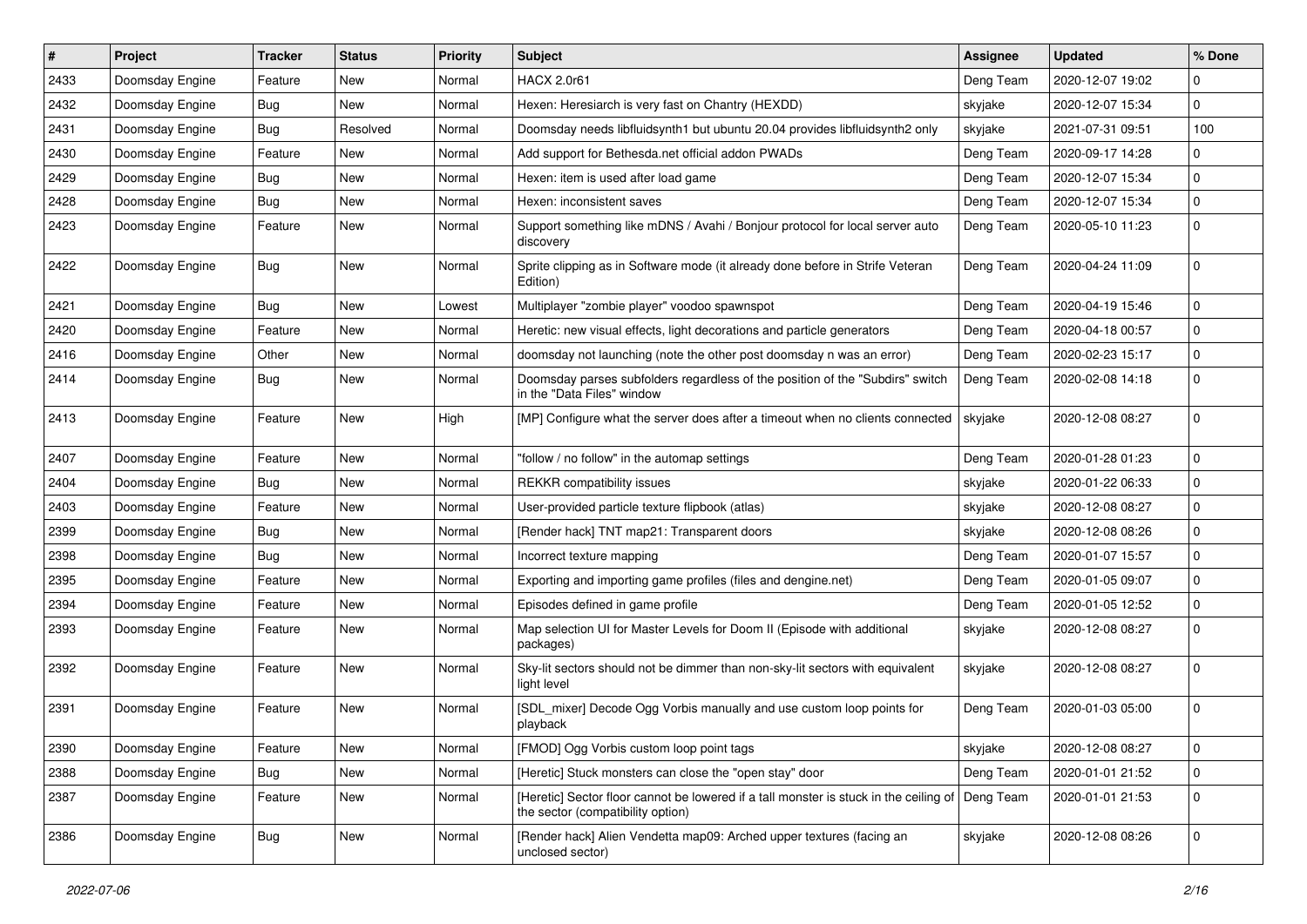| $\vert$ # | Project         | <b>Tracker</b> | <b>Status</b> | <b>Priority</b> | <b>Subject</b>                                                                           | Assignee  | <b>Updated</b>   | % Done      |
|-----------|-----------------|----------------|---------------|-----------------|------------------------------------------------------------------------------------------|-----------|------------------|-------------|
| 2385      | Doomsday Engine | <b>Bug</b>     | <b>New</b>    | Normal          | [Heretic] Deactivating a one-time teleport                                               | Deng Team | 2020-01-01 21:52 | 0           |
| 2383      | Doomsday Engine | Feature        | New           | Normal          | Stereo rendering convergence setting                                                     | Deng Team | 2019-12-27 14:41 | $\mathbf 0$ |
| 2382      | Doomsday Engine | <b>Bug</b>     | New           | High            | Recognizing IWAD/PWAD files with more accuracy (using CRC-32)                            | skyjake   | 2020-12-08 08:26 | $\mathbf 0$ |
| 2377      | Doomsday Engine | Feature        | New           | Lowest          | [Hexen] Option for monster respawn rate                                                  | Deng Team | 2019-12-24 06:35 | $\mathbf 0$ |
| 2376      | Doomsday Engine | <b>Bug</b>     | In Progress   | Low             | Map geometry is garbled using GCC 5 on Fedora                                            | skyjake   | 2021-10-10 22:20 | $\mathbf 0$ |
| 2370      | Doomsday Engine | <b>Bug</b>     | In Progress   | Normal          | [2.3 Unstable] Render Hack Regressions                                                   | skyjake   | 2020-02-23 15:13 | 90          |
| 2367      | Doomsday Engine | <b>Bug</b>     | <b>New</b>    | Low             | [Unix] If directory "/usr/share/doomsday/data" exists, core packages not found           | skyjake   | 2020-12-08 08:26 | $\mathbf 0$ |
| 2363      | Doomsday Engine | <b>Bug</b>     | New           | Normal          | Light Amplification powerup doesn't affect psprite 3D models                             | skyjake   | 2020-12-08 08:26 | $\mathbf 0$ |
| 2355      | Doomsday Engine | Feature        | New           | Normal          | Build must fail on macOS notarization error                                              | Deng Team | 2019-11-30 08:03 | $\mathbf 0$ |
| 2354      | Doomsday Engine | Bug            | In Progress   | Normal          | Compatibility with TNT: Revilution (MAP30)                                               | skyjake   | 2019-12-18 21:41 | 50          |
| 2350      | Doomsday Engine | Bug            | New           | Low             | [Doom] Status bar drawing glitch in Doom Registered v1.1                                 | skyjake   | 2020-01-03 06:48 | 0           |
| 2340      | Doomsday Engine | Feature        | New           | Normal          | A new MP game mode: no respawn                                                           |           | 2019-08-03 19:59 | $\mathbf 0$ |
| 2337      | Doomsday Engine | Bug            | Feedback      | Normal          | No doom II can be selected from the master list in the server tab                        | tacgnol   | 2019-12-01 22:33 | 0           |
| 2336      | Doomsday Engine | Feature        | New           | Normal          | Comprehensive server info and metadata                                                   |           | 2019-11-29 22:42 | $\mathbf 0$ |
| 2335      | Doomsday Engine | Feature        | New           | Normal          | [Shell] Command line option for opening connection to a server address                   |           | 2020-12-08 08:27 | $\mathbf 0$ |
| 2334      | Doomsday Engine | Bug            | New           | High            | Client should load server's data files when connecting via command line                  | skyjake   | 2019-12-01 22:34 | $\mathbf 0$ |
| 2333      | Doomsday Engine | Feature        | New           | Normal          | Extend info about server wads (filename, checksum)                                       |           | 2019-11-29 22:35 | $\mathbf 0$ |
| 2332      | Doomsday Engine | Bug            | New           | Normal          | Duplicate server entries on master-server                                                |           | 2019-11-29 22:33 | $\mathbf 0$ |
| 2331      | Doomsday Engine | Bug            | New           | Normal          | Server doesn't check wads (connecting via command line)                                  |           | 2019-11-29 22:31 | $\mathbf 0$ |
| 2329      | Doomsday Engine | <b>Bug</b>     | <b>New</b>    | Normal          | Gnome Icon                                                                               |           | 2019-10-14 10:28 | $\mathbf 0$ |
| 2328      | Doomsday Engine | Bug            | New           | Low             | Not all official releases of IWADs are recognized (e.g., older than v1.9)                | skyjake   | 2020-12-08 08:26 | $\mathbf 0$ |
| 2326      | Doomsday Engine | Bug            | New           | High            | [Doom] PRCP map32; player incorrectly spawning as camera                                 |           | 2019-11-29 22:30 | $\mathbf 0$ |
| 2325      | Doomsday Engine | Feature        | New           | High            | A way to vote for a specific map                                                         |           | 2019-11-29 22:29 | $\mathbf 0$ |
| 2324      | Doomsday Engine | Bug            | New           | Normal          | Sky texture issue upon MOD loading/unloading in game                                     |           | 2019-11-29 22:31 | $\mathbf 0$ |
| 2323      | Doomsday Engine | <b>Bug</b>     | <b>New</b>    | Normal          | Saved games are deleted after opening game                                               |           | 2019-11-29 22:26 | $\mathbf 0$ |
| 2320      | Doomsday Engine | Feature        | New           | Normal          | Re-enable XG dummy line                                                                  |           | 2020-12-08 08:27 | 0           |
| 2310      | Doomsday Engine | Bug            | New           | Low             | [UI] Metadata text wrapping: should force-break very long words in Package<br>Info popup | skyjake   | 2019-12-01 22:25 | $\mathbf 0$ |
| 2308      | Doomsday Engine | <b>Bug</b>     | New           | Normal          | [UI] Package tags need to wrap to multiple lines                                         | skyjake   | 2019-12-01 22:23 | 0           |
| 2304      | Doomsday Engine | Feature        | New           | Normal          | OGG/FLAC custom loop tags                                                                | skyjake   | 2019-12-31 11:05 | $\pmb{0}$   |
| 2301      | Doomsday Engine | <b>Bug</b>     | New           | Normal          | Restart playing MIDI music using new soundfont after changing soundfont in<br>Settings   |           | 2019-12-01 21:47 | $\pmb{0}$   |
| 2298      | Doomsday Engine | Feature        | New           | Normal          | Upgrade Assimp to latest 4.x version                                                     | skyjake   | 2019-10-27 20:13 | $\mathbf 0$ |
| 2295      | Doomsday Engine | Feature        | New           | Normal          | Support XBOX version of Doom                                                             |           | 2018-11-18 07:45 | $\pmb{0}$   |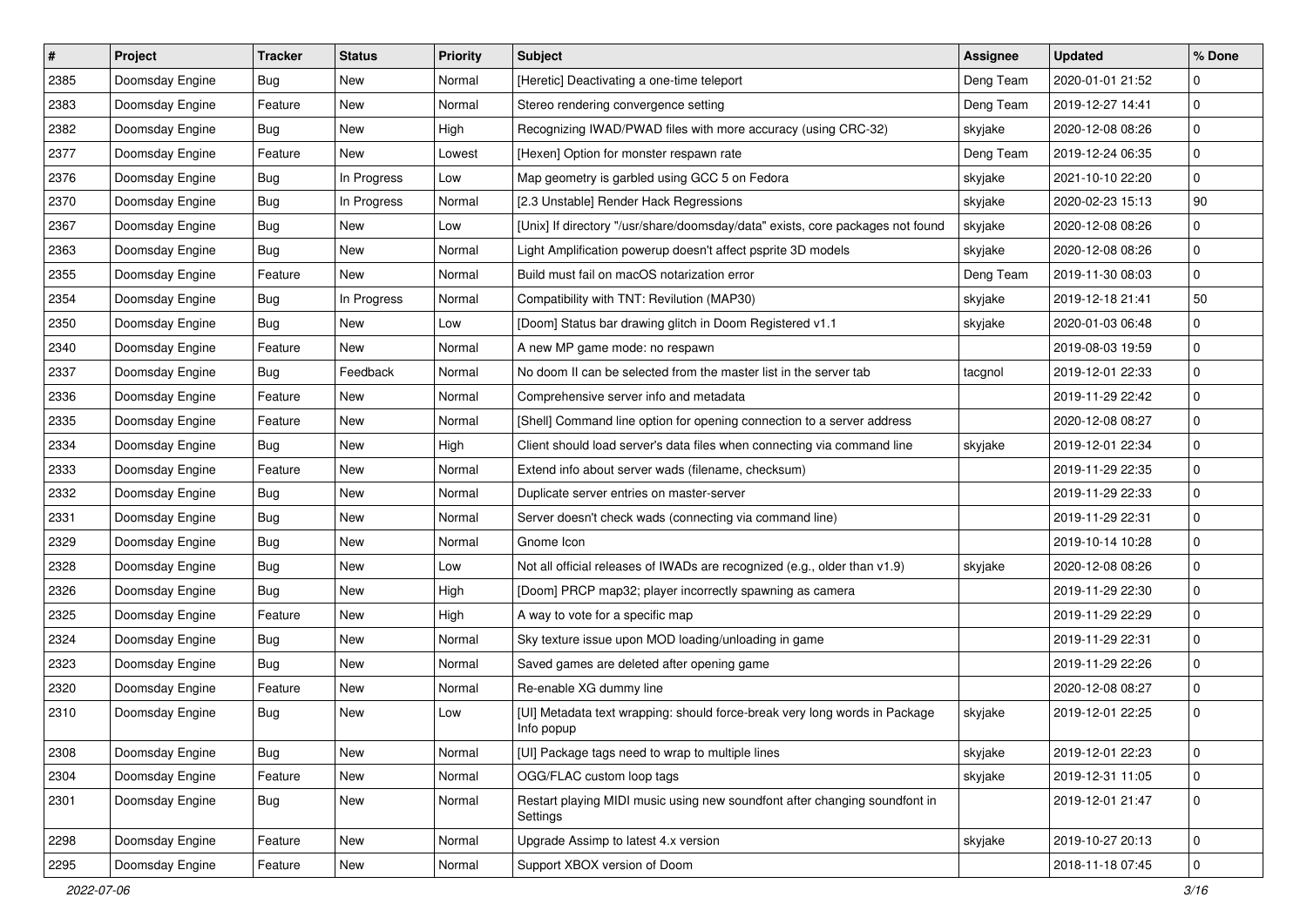| $\vert$ # | Project         | <b>Tracker</b> | <b>Status</b> | <b>Priority</b> | <b>Subject</b>                                                                                   | <b>Assignee</b> | <b>Updated</b>   | % Done      |
|-----------|-----------------|----------------|---------------|-----------------|--------------------------------------------------------------------------------------------------|-----------------|------------------|-------------|
| 2292      | Doomsday Engine | Feature        | New           | Normal          | Indication of an options default setting                                                         |                 | 2019-11-29 22:21 | 0           |
| 2289      | Doomsday Engine | Feature        | <b>New</b>    | Normal          | Filtering game profiles in Home using search terms                                               | skyjake         | 2019-11-29 22:50 | $\mathbf 0$ |
| 2288      | Doomsday Engine | Feature        | New           | Normal          | Configure all multiplayer game options via GUI                                                   | skyjake         | 2018-10-27 14:45 | 100         |
| 2286      | Doomsday Engine | Feature        | New           | Normal          | Editing all global Doomsday key bindings                                                         | skyjake         | 2018-10-12 19:45 | 0           |
| 2282      | Doomsday Engine | <b>Bug</b>     | <b>New</b>    | Normal          | Doom64 Absolution uncaught exception                                                             |                 | 2018-11-05 08:48 | 0           |
| 2281      | Doomsday Engine | Feature        | New           | Normal          | Apply Values in Hexen                                                                            | skyjake         | 2019-11-29 12:31 | $\mathbf 0$ |
| 2265      | Doomsday Engine | <b>Bug</b>     | <b>New</b>    | Normal          | [Windows] Improved fullscreen Alt-Tab / focus lost behavior                                      | skyjake         | 2018-10-27 16:03 | $\mathbf 0$ |
| 2262      | Doomsday Engine | Bug            | New           | Normal          | [Hexen] Quest switches in Griffin Chapel aren't working                                          | skyjake         | 2020-04-03 00:22 | 0           |
| 2259      | Doomsday Engine | Bug            | New           | Normal          | Mouse unusable on ArchLinux with Gnome / Wayland                                                 |                 | 2018-07-29 16:44 | $\mathbf 0$ |
| 2258      | Doomsday Engine | Bug            | <b>New</b>    | Normal          | [Doom] Falling through 3D bridges                                                                |                 | 2019-11-29 23:20 | $\mathbf 0$ |
| 2257      | Doomsday Engine | Bug            | New           | Normal          | FIREBLU texture replacements blink in Doom II                                                    |                 | 2017-07-18 11:01 | $\mathbf 0$ |
| 2256      | Doomsday Engine | Bug            | <b>New</b>    | Normal          | Sky clipping through ceiling                                                                     |                 | 2017-07-18 11:02 | 0           |
| 2253      | Doomsday Engine | Bug            | New           | Normal          | [Doom] Arch-vile sprite disappears when resurrecting a monster                                   | skyjake         | 2018-10-27 16:09 | 0           |
| 2241      | Doomsday Engine | Feature        | Progressed    | Normal          | Configure games via Home UI (advanced users, cf. autoexec.cfg)                                   | skyjake         | 2019-11-29 22:19 | 50          |
| 2239      | Doomsday Engine | <b>Bug</b>     | <b>New</b>    | Normal          | HUD Frost shards from XARP changing their Zoffset if instantly fire after<br>switching           | skyjake         | 2017-04-10 21:01 | $\mathbf 0$ |
| 2236      | Doomsday Engine | Bug            | <b>New</b>    | Normal          | Hitscan issues                                                                                   | skyjake         | 2018-10-27 16:09 | $\mathbf 0$ |
| 2235      | Doomsday Engine | Bug            | <b>New</b>    | Normal          | Afrits sometimes become invisible when frozen                                                    | skyjake         | 2019-12-01 22:27 | 0           |
| 2233      | Doomsday Engine | Bug            | New           | Normal          | Fov 160 issues with texture filtering                                                            | skyjake         | 2018-10-27 16:08 | $\mathbf 0$ |
| 2209      | Doomsday Engine | Bug            | <b>New</b>    | High            | Materials do not get correctly reset when loading/unloading data files while a<br>game is loaded | skyjake         | 2019-10-14 10:31 | $\Omega$    |
| 2195      | Doomsday Engine | Feature        | <b>New</b>    | Normal          | Permanent blood (surface decal effect)                                                           |                 | 2017-01-22 08:50 | $\mathbf 0$ |
| 2194      | Doomsday Engine | Bug            | <b>New</b>    | Normal          | Enhanced player weapon 3D model animations (VR compatible)                                       |                 | 2017-01-19 10:34 | 0           |
| 2192      | Doomsday Engine | Feature        | New           | Low             | Procedural images generated based on a text file (.deimage)                                      | skyjake         | 2017-03-04 09:25 | 0           |
| 2188      | Doomsday Engine | Feature        | New           | Normal          | Use OpenVR SDK for virtual reality                                                               |                 | 2016-11-30 07:43 | 0           |
| 2185      | Doomsday Engine | Feature        | In Progress   | High            | Package repositories                                                                             | skyjake         | 2019-10-14 10:43 | 60          |
| 2184      | Doomsday Engine | Feature        | New           | Normal          | Keyboard navigation: bindable controls                                                           | skyjake         | 2016-11-20 14:48 | $\mathbf 0$ |
| 2180      | Doomsday Engine | <b>Bug</b>     | New           | Normal          | Task bar shows only partially (Intel Mobility)                                                   |                 | 2017-04-03 14:19 | $\mathbf 0$ |
| 2179      | Doomsday Engine | Feature        | New           | Low             | Map has no secrets, displayed as 0% (vs. 100%)                                                   |                 | 2017-04-03 18:45 | 0           |
| 2170      | Doomsday Engine | Feature        | Progressed    | Normal          | Improved sequence-based model animation mechanism                                                | skyjake         | 2016-08-07 09:01 | $10$        |
| 2160      | Doomsday Engine | Feature        | Progressed    | Low             | Custom screenshader support and profiles                                                         | Deng Team       | 2020-02-04 21:49 | 20          |
| 2159      | Doomsday Engine | Feature        | New           | Normal          | Enhanced control over model animation sequences                                                  | skyjake         | 2016-05-13 14:03 | 0           |
| 2156      | Doomsday Engine | Feature        | New           | Normal          | [HeXen] Make map numbering more consistent (warp cheats vs. automap/UI)                          |                 | 2017-04-03 13:30 | $\pmb{0}$   |
| 2155      | Doomsday Engine | Feature        | New           | Normal          | BOOM support for sunlust.wad                                                                     |                 | 2017-07-18 11:04 | 0           |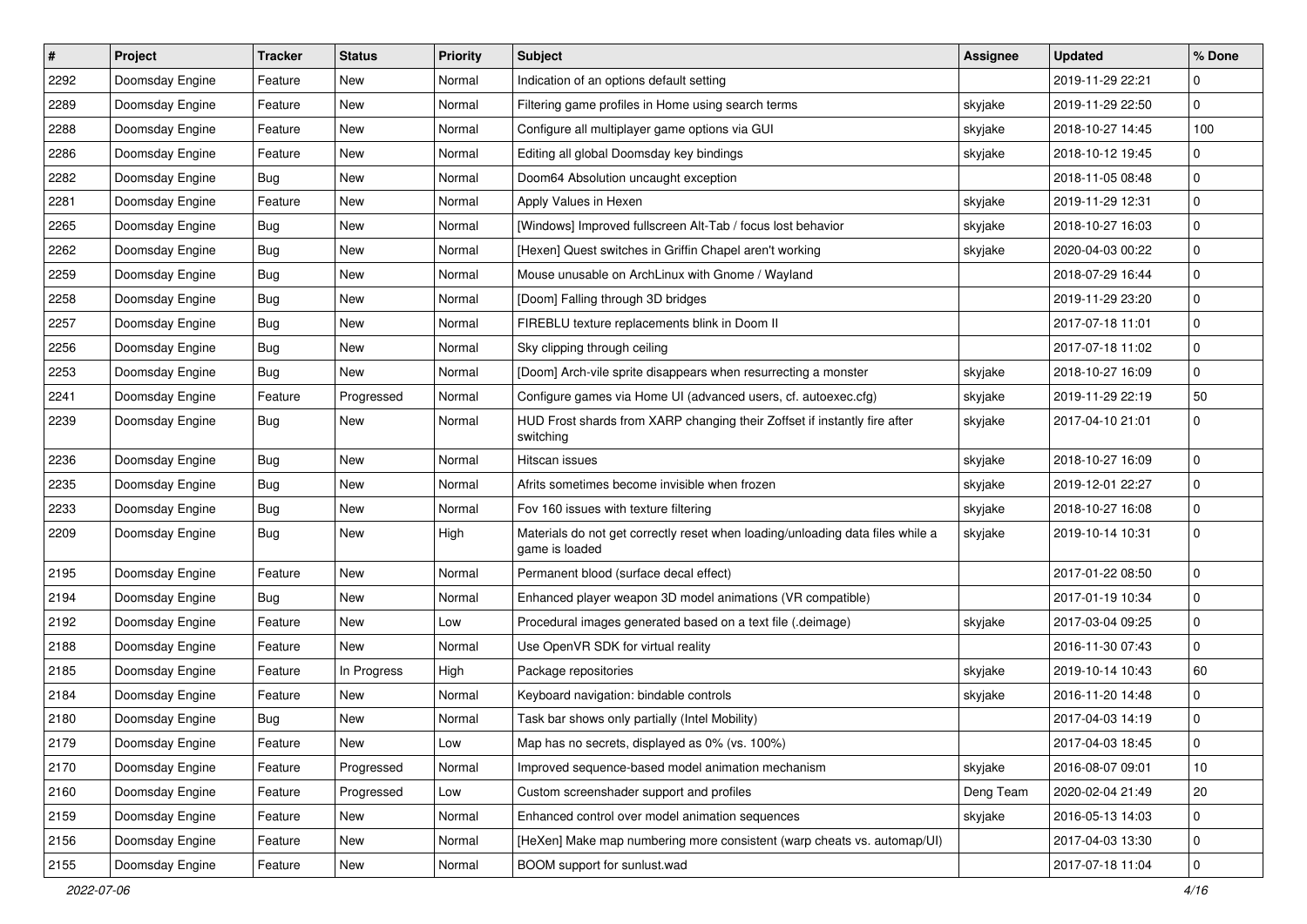| $\sharp$ | Project         | <b>Tracker</b> | <b>Status</b> | <b>Priority</b> | <b>Subject</b>                                                                                                   | Assignee  | <b>Updated</b>   | % Done      |
|----------|-----------------|----------------|---------------|-----------------|------------------------------------------------------------------------------------------------------------------|-----------|------------------|-------------|
| 2153     | Doomsday Engine | Feature        | <b>New</b>    | Normal          | Modern multiplayer chat UI                                                                                       | skyjake   | 2018-07-29 16:56 | 0           |
| 2152     | Doomsday Engine | Bug            | New           | Urgent          | [Hexen] Afrits become stuck/invincible in multiplayer                                                            |           | 2018-07-29 16:53 | $\pmb{0}$   |
| 2123     | Doomsday Engine | Feature        | New           | Low             | Option Needed to tailor the anaglyph effect for TriOviz Inficolor Glasses                                        |           | 2019-11-29 22:15 | 0           |
| 2120     | Doomsday Engine | Bug            | New           | Normal          | Failed to reject MAPINFO data in ZDoom-extended syntax (required parameter<br>made optional)                     |           | 2017-04-03 13:32 | $\pmb{0}$   |
| 2118     | Doomsday Engine | <b>Bug</b>     | New           | Normal          | [HeXen] Possible mishandling of sector effect 200 (sky textures)                                                 |           | 2017-04-03 18:34 | 0           |
| 2117     | Doomsday Engine | Bug            | <b>New</b>    | Normal          | [HeXen] Polyobj collision incompatible with vanilla behavior (in colin4)                                         |           | 2017-04-03 18:33 | $\pmb{0}$   |
| 2109     | Doomsday Engine | Bug            | New           | High            | [Doom] "Doomsday of UAC" invisible stairs not climable                                                           |           | 2019-11-29 23:22 | 0           |
| 2107     | Doomsday Engine | Bug            | New           | Normal          | [Heretic] [Hexen] Line attacks produce no sound on impact                                                        |           | 2020-01-04 11:15 | $\pmb{0}$   |
| 2104     | Doomsday Engine | Bug            | <b>New</b>    | High            | [Doom] Boss Brain generators incorrect position                                                                  |           | 2017-04-03 13:36 | $\pmb{0}$   |
| 2097     | Doomsday Engine | Bug            | New           | Normal          | [Doom] Lost Soul boucing accuracy in Ultimate Doom                                                               |           | 2017-04-03 18:33 | 0           |
| 2096     | Doomsday Engine | Bug            | New           | Low             | [Heretic] [HeXen] hud number one offset                                                                          |           | 2017-04-03 13:38 | $\pmb{0}$   |
| 2094     | Doomsday Engine | Bug            | New           | Normal          | Incorrect "Pillar-Door Statue" model direction in some cases in Heretic                                          | skyjake   | 2017-04-03 13:39 | $\pmb{0}$   |
| 2093     | Doomsday Engine | Feature        | New           | Normal          | Processing definitions generated from MAPINFO in ZDoom vs. Hexen mode                                            | Deng Team | 2016-03-27 08:20 | 0           |
| 2091     | Doomsday Engine | Bug            | New           | Normal          | State Particles won't start for Afrit in some cases (Hexen)                                                      | Deng Team | 2017-04-03 13:40 | $\pmb{0}$   |
| 2090     | Doomsday Engine | Bug            | New           | Normal          | Missile with no death state error                                                                                |           | 2017-04-03 13:42 | 0           |
| 2085     | Doomsday Engine | Bug            | Progressed    | Normal          | [Dehacked] Sprite name table patches not supported (Crashes)                                                     |           | 2019-11-29 23:06 | $\pmb{0}$   |
| 2084     | Doomsday Engine | Bug            | New           | Low             | "title" music (external source, ogg format) is played incorrectly (with noise at<br>start) for heretic and hexen |           | 2017-04-03 13:43 | $\mathbf 0$ |
| 2072     | Doomsday Engine | Feature        | <b>New</b>    | High            | Gracefully exit to Home on fatal error in a game (e.g., DED/resource error)                                      |           | 2019-11-29 22:12 | $\pmb{0}$   |
| 2068     | Doomsday Engine | Bug            | New           | Urgent          | [HeXen] Badguys not retaining alerted status upon return to a map                                                | skyjake   | 2019-11-30 08:25 | 0           |
| 2067     | Doomsday Engine | Bug            | New           | Normal          | [Heretic Multiplayer] Inventory doesn't auto scroll if can't use item                                            |           | 2018-07-29 16:53 | $\mathbf 0$ |
| 2066     | Doomsday Engine | Bug            | New           | High            | [Heretic Multiplayer] Iron Lich firewall doesn't expand                                                          |           | 2018-07-29 16:53 | 0           |
| 2065     | Doomsday Engine | Bug            | New           | Normal          | [Heretic Multiplayer] Wings of Wrath bugs                                                                        |           | 2018-07-29 16:53 | 0           |
| 2064     | Doomsday Engine | Bug            | <b>New</b>    | Urgent          | Bugs in HeXen Multiplayer                                                                                        |           | 2018-07-29 16:53 | $\pmb{0}$   |
| 2057     | Doomsday Engine | Feature        | New           | Normal          | Multiple client instances                                                                                        | skyjake   | 2018-07-29 16:56 | 0           |
| 2056     | Doomsday Engine | Bug            | New           | Normal          | Moving platforms sound origin incorrect                                                                          |           | 2019-11-29 23:01 | $\pmb{0}$   |
| 2055     | Doomsday Engine | Bug            | <b>New</b>    | Normal          | [MP] Multiple instances can't connect to a local server                                                          |           | 2018-07-29 16:53 | $\mathbf 0$ |
| 2054     | Doomsday Engine | Bug            | New           | Low             | [MP] No weapon pickup notification in Hexen                                                                      |           | 2018-07-29 16:53 | 0           |
| 2053     | Doomsday Engine | Feature        | New           | Normal          | [HeXen DK] Automatically handle version 1.0 lack of SNDINFO                                                      |           | 2017-04-03 18:46 | $\pmb{0}$   |
| 2051     | Doomsday Engine | Feature        | New           | High            | XG test suite / demo map                                                                                         |           | 2017-04-03 18:46 | $\mathbf 0$ |
| 2048     | Doomsday Engine | Bug            | New           | High            | Particle effects obscure map objects                                                                             |           | 2017-04-03 13:46 | 0           |
| 2042     | Doomsday Engine | Bug            | New           | High            | Mobj spawning at sector boundary height should choose highest contacted<br>floor                                 |           | 2017-04-03 18:32 | $\pmb{0}$   |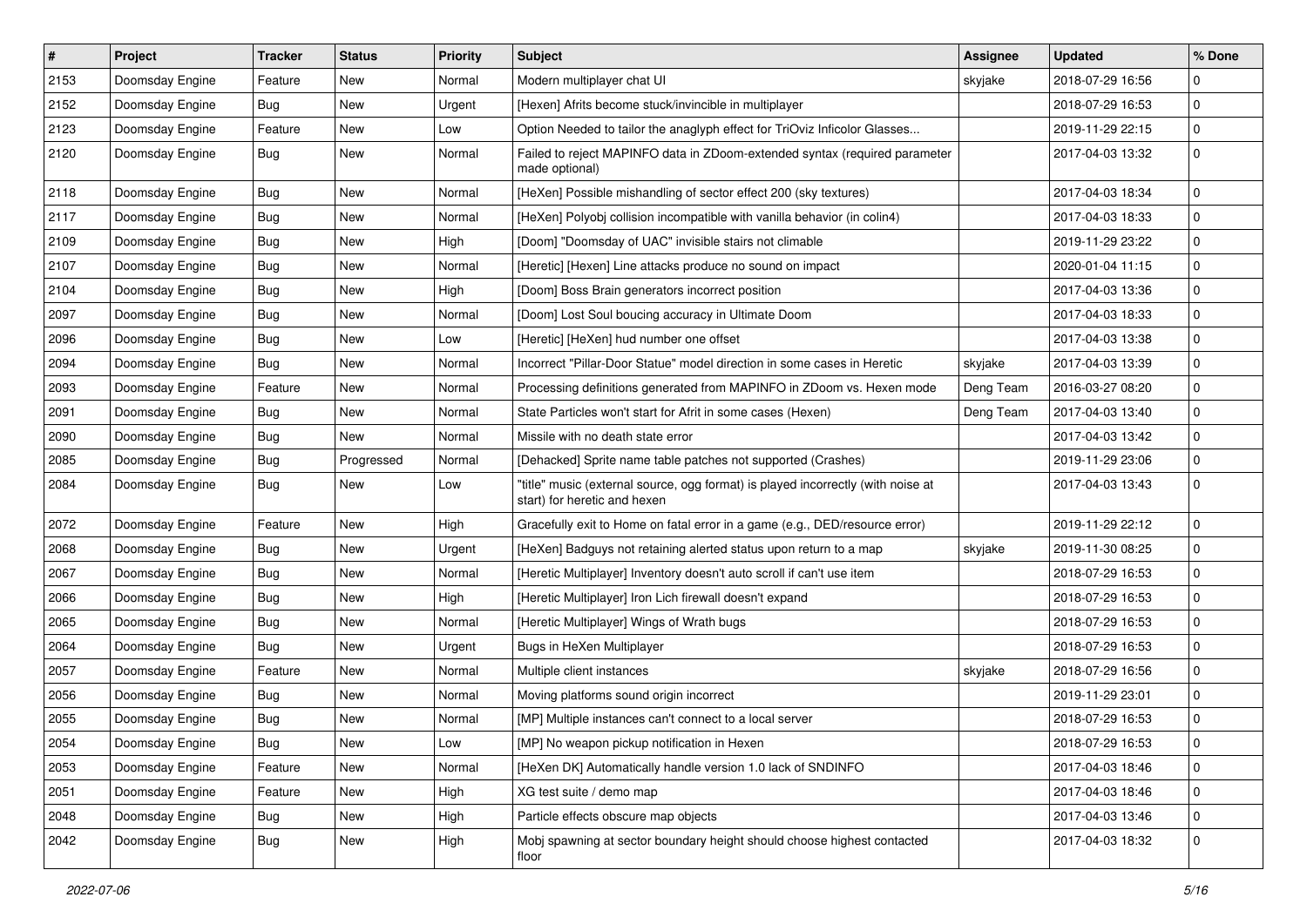| $\sharp$ | <b>Project</b>  | <b>Tracker</b> | <b>Status</b> | <b>Priority</b> | <b>Subject</b>                                                                                  | <b>Assignee</b> | <b>Updated</b>   | % Done      |
|----------|-----------------|----------------|---------------|-----------------|-------------------------------------------------------------------------------------------------|-----------------|------------------|-------------|
| 2041     | Doomsday Engine | Bug            | New           | Normal          | Clipping issue in Hexen MAP10 - Wastelands near {x:160, y:-3248}                                |                 | 2017-04-03 13:48 | $\Omega$    |
| 2035     | Doomsday Engine | Feature        | New           | Normal          | Map lighting editor (volume, surface, and point sources)                                        |                 | 2019-11-29 21:59 | $\mathbf 0$ |
| 2033     | Doomsday Engine | Feature        | Progressed    | High            | Runtime map editor                                                                              |                 | 2019-11-29 12:31 | $\mathbf 0$ |
| 2032     | Doomsday Engine | Feature        | New           | Normal          | Game world debugger/inspector sidebar                                                           |                 | 2019-11-29 21:58 | $\mathbf 0$ |
| 2028     | Doomsday Engine | Feature        | New           | Normal          | libcommon uses the preprocessor excessively in order specialize for doom,<br>heretic, and hexen |                 | 2019-11-29 21:22 | 0           |
| 2027     | Doomsday Engine | Bug            | <b>New</b>    | Normal          | Doom64TC map is missing 'on' textures for switches                                              |                 | 2019-11-29 21:58 | $\mathbf 0$ |
| 2025     | Doomsday Engine | Bug            | Progressed    | Normal          | Doom64TC does not have a fully functional HUD                                                   | rhargrave       | 2019-11-29 21:57 | 80          |
| 2023     | Doomsday Engine | Feature        | New           | Low             | New Doom 64 plugin (accurate gameplay, original ROM)                                            |                 | 2019-11-29 21:20 | $\mathbf 0$ |
| 2021     | Doomsday Engine | Bug            | New           | High            | Doom64's ingame music is severely broken                                                        |                 | 2019-11-29 21:57 | 0           |
| 2017     | Doomsday Engine | Bug            | Progressed    | Normal          | Build .pack/PK3 packages using CMake, with dependency tracking and<br>automatic rebuilding      | skyjake         | 2018-11-19 15:18 | 50          |
| 2015     | Doomsday Engine | Feature        | Progressed    | Normal          | Remove server-side audio system                                                                 |                 | 2019-11-29 23:06 | 50          |
| 2013     | Doomsday Engine | Bug            | New           | Normal          | [Doom] Pain Elemental Vanilla/Boom compatibility option                                         |                 | 2017-04-03 18:33 | $\mathbf 0$ |
| 2012     | Doomsday Engine | <b>Bug</b>     | <b>New</b>    | Normal          | [Doom] Boom bug in Memento Mori II                                                              |                 | 2017-04-03 13:50 | $\mathbf 0$ |
| 2007     | Doomsday Engine | Bug            | New           | Normal          | [Hexen] Mana given when collecting already-owned, fourth-weapon pieces                          |                 | 2018-10-27 15:53 | 0           |
| 2000     | Doomsday Engine | Bug            | New           | Normal          | [Heretic, Hexen] Finale/hub text must be scaled down to fit (incorrect font glyph<br>sizes)     |                 | 2017-04-03 18:33 | $\mathbf 0$ |
| 1999     | Doomsday Engine | <b>Bug</b>     | New           | Normal          | Window focus/close events ignored during busy mode (should defer)                               |                 | 2017-04-03 13:55 | $\mathbf 0$ |
| 1998     | Doomsday Engine | Feature        | New           | Normal          | Emulate original game menus (other settings moved to taskbar UI)                                |                 | 2017-04-03 18:43 | $\mathbf 0$ |
| 1996     | Doomsday Engine | Feature        | Progressed    | High            | Engine-managed "map spot / point of interest" mechanism                                         |                 | 2019-11-29 23:06 | 20          |
| 1993     | Doomsday Engine | Bug            | Feedback      | High            | Switching maps while XG lines are active causes seg fault                                       | vermil          | 2017-04-03 13:55 | $\mathbf 0$ |
| 1989     | Doomsday Engine | <b>Bug</b>     | New           | Urgent          | Client assert fail (possible crash) if joining game during intermission                         | skyjake         | 2018-07-29 16:53 | $\mathbf 0$ |
| 1988     | Doomsday Engine | Bug            | New           | Normal          | [MP] When spawning on a weapon, weapon fires at speed of pistol                                 |                 | 2018-07-29 16:53 | $\mathbf 0$ |
| 1986     | Doomsday Engine | Feature        | New           | High            | [MP] Configure what the server does when an episode ends                                        | skyjake         | 2020-12-08 08:27 | $\mathbf 0$ |
| 1981     | Doomsday Engine | Bug            | New           | Normal          | Alerts can be opened in Busy mode, causing occasional visual artifacts                          |                 | 2017-04-03 13:59 | $\mathbf 0$ |
| 1980     | Doomsday Engine | Bug            | New           | Low             | Client should refuse to use the same userdir as another already running client                  |                 | 2019-12-01 21:52 | $\mathbf 0$ |
| 1979     | Doomsday Engine | Feature        | Feedback      | Normal          | Additional sound formats                                                                        |                 | 2019-11-29 21:15 | $\mathbf 0$ |
| 1976     | Doomsday Engine | Feature        | New           | Normal          | Replace old Save/Load menu with new UI widgets                                                  | skyjake         | 2019-11-29 21:56 | 0           |
| 1972     | Doomsday Engine | <b>Bug</b>     | New           | Normal          | [MP] Fast-moving planes not always reach destination on client-side                             |                 | 2018-07-29 16:53 | $\mathbf 0$ |
| 1970     | Doomsday Engine | Feature        | New           | Normal          | Scriptable map entry/exit, cycling                                                              |                 | 2019-11-29 21:13 | $\mathbf 0$ |
| 1968     | Doomsday Engine | <b>Bug</b>     | New           | Low             | [Heretic, HeXen] Player's death removes footclipping effect (viewpoint jumps<br>abruptly)       |                 | 2017-04-03 14:01 | 0           |
| 1967     | Doomsday Engine | <b>Bug</b>     | New           | Normal          | [Multiplayer] Heretic/HeXen liquid splashes/damaging floors doubled                             |                 | 2018-07-29 16:53 | $\mathbf 0$ |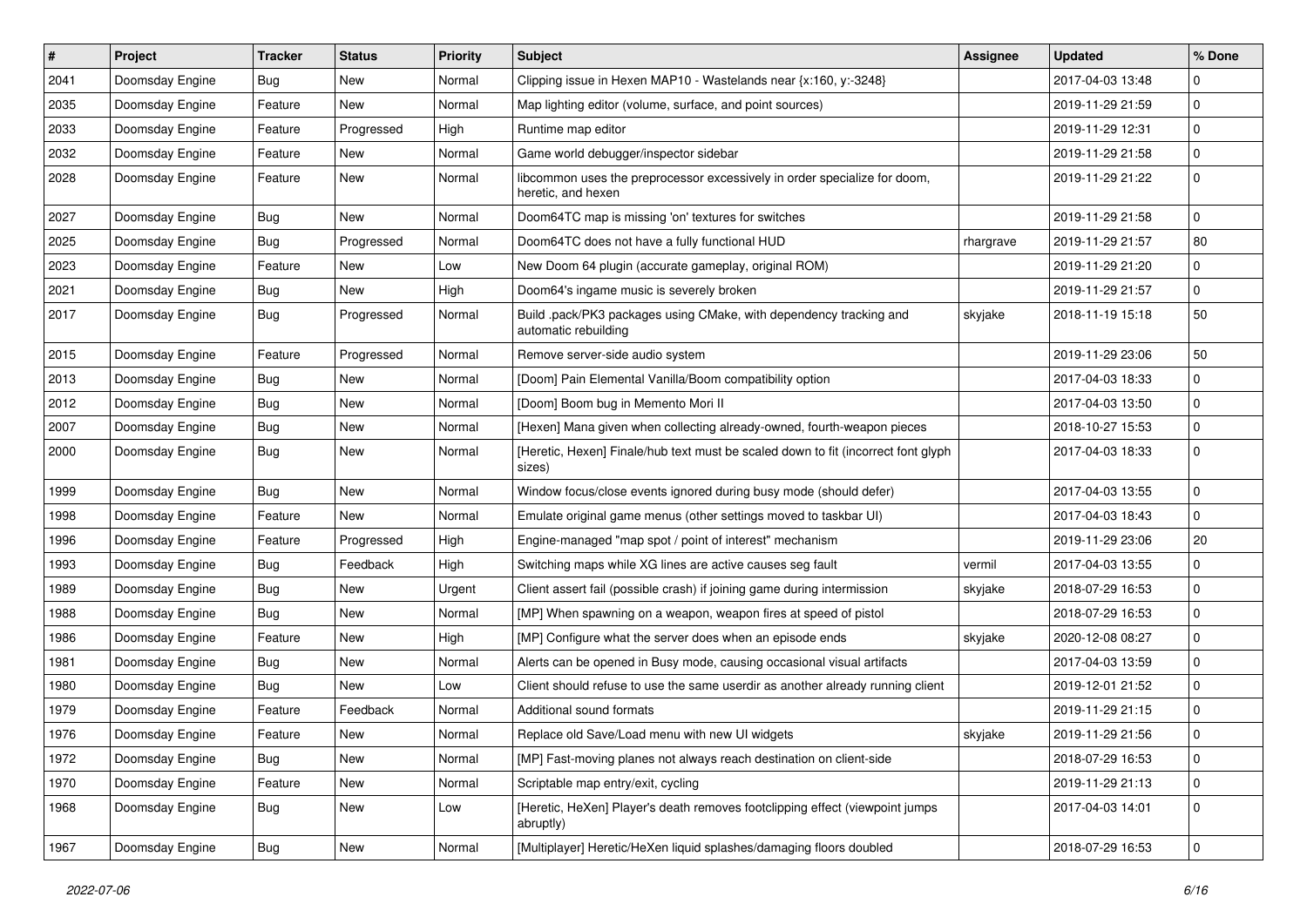| $\vert$ # | Project         | <b>Tracker</b> | <b>Status</b> | <b>Priority</b> | <b>Subject</b>                                                                                        | <b>Assignee</b> | <b>Updated</b>   | % Done      |
|-----------|-----------------|----------------|---------------|-----------------|-------------------------------------------------------------------------------------------------------|-----------------|------------------|-------------|
| 1965      | Doomsday Engine | Bug            | New           | High            | [Doom] Multiplayer Arch Vile Fire doesn't thrust the player upward                                    |                 | 2018-07-29 16:53 | $\mathbf 0$ |
| 1963      | Doomsday Engine | <b>Bug</b>     | New           | High            | [Doom] Spawning on top of a weapon leads to broken weapon (multiplayer)                               |                 | 2018-07-29 16:53 | 0           |
| 1962      | Doomsday Engine | Feature        | New           | High            | Revised network protocol based on libshell                                                            | skyjake         | 2018-07-29 16:53 | $\mathbf 0$ |
| 1961      | Doomsday Engine | Bug            | New           | Normal          | Client fatal error due to invalid data received from server                                           |                 | 2018-07-29 16:53 | $\mathbf 0$ |
| 1958      | Doomsday Engine | Bug            | New           | Normal          | Help infine clash with already playing infine                                                         |                 | 2017-04-03 14:01 | $\mathbf 0$ |
| 1957      | Doomsday Engine | Bug            | New           | Low             | [Doom] God Mode cheat doesn't respect Values def                                                      |                 | 2017-04-03 14:03 | $\mathbf 0$ |
| 1952      | Doomsday Engine | Bug            | Progressed    | Normal          | Eternal Doom MAP26 malformed map hack causing memory release error                                    |                 | 2019-11-29 23:06 | $\mathbf 0$ |
| 1945      | Doomsday Engine | Feature        | Resolved      | Urgent          | Efficient reuse of world geometry across multiple frames/passes                                       | skyjake         | 2018-10-27 15:08 | 100         |
| 1942      | Doomsday Engine | Bug            | New           | Low             | About dialog contents clipping vs -fontsize                                                           |                 | 2017-04-03 14:03 | $\mathbf 0$ |
| 1938      | Doomsday Engine | Feature        | New           | Low             | Polyobjs represented by 3D models                                                                     |                 | 2019-11-29 21:12 | $\mathbf 0$ |
| 1929      | Doomsday Engine | Bug            | Progressed    | Normal          | Sprite priority handling                                                                              |                 | 2019-11-29 23:06 | $\mathbf 0$ |
| 1928      | Doomsday Engine | Bug            | New           | Normal          | GameSession: ThingArchive::serialIdFor: Thing archive exhausted!                                      |                 | 2017-04-03 14:04 | $\mathbf 0$ |
| 1925      | Doomsday Engine | Bug            | New           | Normal          | [Doom] Values def can't change nightmare skill level option                                           |                 | 2017-04-03 14:04 | 0           |
| 1923      | Doomsday Engine | Bug            | New           | Normal          | PNG textures render as solid black (embedded in WAD)                                                  |                 | 2016-10-27 12:51 | $\mathbf 0$ |
| 1921      | Doomsday Engine | Bug            | <b>New</b>    | Normal          | [Doom] No screen wipe from map to post map InFine                                                     |                 | 2017-04-03 18:32 | 0           |
| 1920      | Doomsday Engine | Feature        | New           | Normal          | Tree navigator widget (libappfw)                                                                      | skyjake         | 2017-02-08 12:06 | 0           |
| 1917      | Doomsday Engine | Feature        | New           | Normal          | Copy alert text to Clipboard                                                                          |                 | 2019-11-29 21:10 | $\mathbf 0$ |
| 1915      | Doomsday Engine | Bug            | Feedback      | Lowest          | Click-to-focus also handled as UI click                                                               | Deng Team       | 2017-04-03 14:05 | $\mathbf 0$ |
| 1905      | Doomsday Engine | Feature        | New           | Low             | God mode console cheat that doesn't restore health                                                    |                 | 2019-11-29 21:09 | $\mathbf 0$ |
| 1897      | Doomsday Engine | Bug            | New           | Low             | Slightly different sprite clipping in Dday versus vanilla                                             |                 | 2017-04-03 18:32 | $\mathbf 0$ |
| 1894      | Doomsday Engine | Bug            | New           | Normal          | [Heretic] Map that relies on original footclipping                                                    |                 | 2017-04-03 18:33 | $\mathbf 0$ |
| 1893      | Doomsday Engine | Bug            | New           | Low             | Automap drawing difference to original games                                                          |                 | 2017-04-03 18:32 | $\mathbf 0$ |
| 1891      | Doomsday Engine | Feature        | Progressed    | Low             | Notification area animations                                                                          | skyjake         | 2019-11-29 21:37 | 10          |
| 1886      | Doomsday Engine | Feature        | In Progress   | Urgent          | Use SDL 2 for window management, display modes, color correction, and<br>keyboard/mouse/gamepad input | skyjake         | 2019-10-14 10:23 | 90          |
| 1885      | Doomsday Engine | <b>Bug</b>     | New           | Normal          | [Multiplayer] Incorrect player numbers in scoreboard between maps                                     |                 | 2018-07-29 16:53 | 0           |
| 1883      | Doomsday Engine | Bug            | <b>New</b>    | Normal          | [MP] no teleporter sound when spawning/respawning                                                     |                 | 2019-11-26 14:51 | $\mathbf 0$ |
| 1880      | Doomsday Engine | Bug            | New           | High            | Key repeat rate is dependent on the user's configuration at OS level                                  |                 | 2017-04-03 14:10 | $\mathbf 0$ |
| 1877      | Doomsday Engine | Feature        | New           | Normal          | [Updater] Use Sparkle for automatic updates (on OS X)                                                 | skyjake         | 2019-11-29 21:08 | $\pmb{0}$   |
| 1876      | Doomsday Engine | Bug            | In Progress   | High            | [XG] Floor chains appear infunctional                                                                 | skyjake         | 2019-11-26 21:18 | 10          |
| 1869      | Doomsday Engine | Feature        | New           | Normal          | Support 'shadowed' texture resources in animated textures                                             |                 | 2017-04-03 18:40 | $\pmb{0}$   |
| 1867      | Doomsday Engine | Feature        | New           | Normal          | Extract patch/sprite offsets from PNG 'grAb' chunk (ZDoom)                                            |                 | 2019-11-29 21:07 | 0           |
| 1865      | Doomsday Engine | Feature        | New           | Normal          | Align 3D model's head with the target's direction                                                     |                 | 2019-11-29 21:06 | $\mathbf 0$ |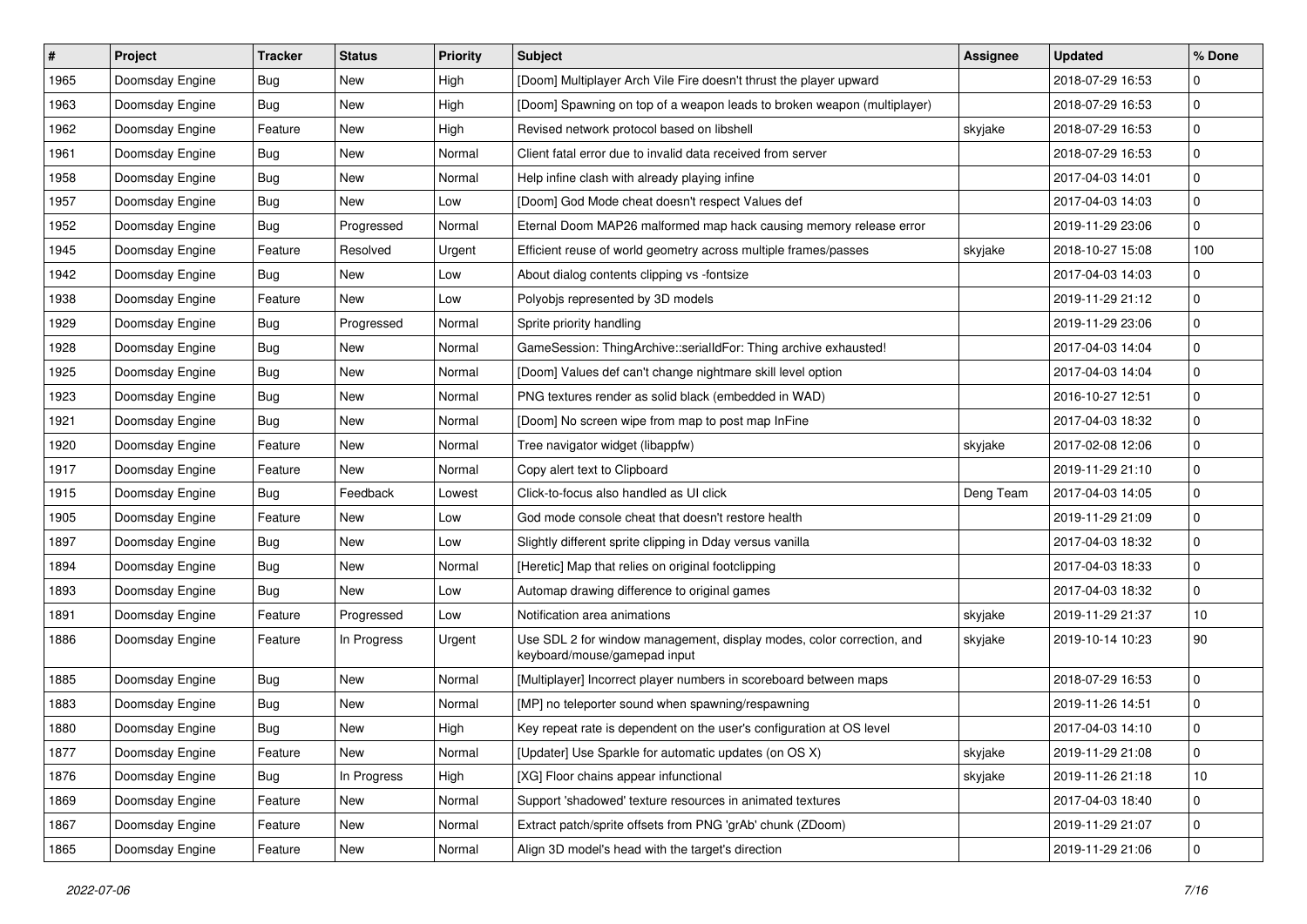| $\sharp$ | Project         | <b>Tracker</b> | <b>Status</b> | <b>Priority</b> | <b>Subject</b>                                                                | <b>Assignee</b> | <b>Updated</b>   | % Done      |
|----------|-----------------|----------------|---------------|-----------------|-------------------------------------------------------------------------------|-----------------|------------------|-------------|
| 1864     | Doomsday Engine | Feature        | New           | Normal          | Remember material, particle and decoration animation states in saved games    |                 | 2019-11-29 21:06 | 0           |
| 1863     | Doomsday Engine | Bug            | <b>New</b>    | Low             | [automap] line updating                                                       |                 | 2017-04-03 14:12 | $\pmb{0}$   |
| 1858     | Doomsday Engine | Bug            | New           | Low             | 0 tic/time handling                                                           |                 | 2019-11-29 21:05 | 0           |
| 1851     | Doomsday Engine | Feature        | New           | Normal          | [UI] Dynamic release notes                                                    |                 | 2019-11-30 08:09 | 0           |
| 1844     | Doomsday Engine | Feature        | New           | Normal          | Support ZDoom's skill definitions in MAPINFO                                  |                 | 2019-11-29 23:06 | 0           |
| 1842     | Doomsday Engine | Feature        | Progressed    | Normal          | Support ZDoom's episode and hub definitions in MAPINFO                        |                 | 2019-11-29 12:31 | 40          |
| 1840     | Doomsday Engine | Feature        | Progressed    | Normal          | Support ZDoom-extended MAPINFO format                                         |                 | 2019-11-29 23:06 | 47          |
| 1828     | Doomsday Engine | Bug            | New           | Low             | Tutorial doesn't claim mouse after clicking during launch                     |                 | 2017-04-03 14:15 | 0           |
| 1827     | Doomsday Engine | <b>Bug</b>     | New           | High            | [Doom] Revenant infinite loop case                                            |                 | 2019-11-27 05:51 | 0           |
| 1821     | Doomsday Engine | Bug            | Progressed    | High            | [Hexen] Monsters do not always awaken (Seven Portals and elsewhere)           | skyjake         | 2019-11-30 08:25 | 10          |
| 1819     | Doomsday Engine | Bug            | New           | Normal          | Mobj Particles won't start.                                                   |                 | 2017-04-03 14:16 | 0           |
| 1817     | Doomsday Engine | Bug            | Feedback      | Normal          | Premap infine and preplaying music oversight                                  | vermil          | 2017-04-03 14:17 | $\mathbf 0$ |
| 1816     | Doomsday Engine | Bug            | New           | Normal          | First sound played at map start up erroneously doesn't play                   |                 | 2017-04-03 14:17 | 0           |
| 1815     | Doomsday Engine | Bug            | New           | Normal          | Screen wipe still smoothed with Vanilla renderer profile (console transition) |                 | 2018-11-05 17:31 | 0           |
| 1808     | Doomsday Engine | Bug            | Progressed    | High            | New sprites in addons do not work                                             |                 | 2019-11-29 23:06 | $\mathbf 0$ |
| 1793     | Doomsday Engine | Feature        | New           | Normal          | Use rich formatting in help strings                                           | skyjake         | 2019-11-29 22:49 | 0           |
| 1783     | Doomsday Engine | Bug            | New           | Normal          | Ambient occlusion crosses sectors with different heights                      |                 | 2017-04-03 14:23 | 0           |
| 1779     | Doomsday Engine | Feature        | New           | Normal          | [Home] Show project news and dev blog                                         |                 | 2019-11-29 20:27 | 0           |
| 1774     | Doomsday Engine | Feature        | New           | Normal          | Use "-savedir" option to the configure where saves are stored                 |                 | 2017-04-03 14:27 | 0           |
| 1768     | Doomsday Engine | Feature        | Progressed    | High            | Boom compatibility                                                            |                 | 2019-11-29 23:29 | 20          |
| 1767     | Doomsday Engine | Feature        | New           | High            | Network delta profiler                                                        |                 | 2019-11-29 12:33 | 0           |
| 1765     | Doomsday Engine | Feature        | New           | High            | Multiplayer savegames (co-op)                                                 | skyjake         | 2019-11-29 20:20 | 0           |
| 1764     | Doomsday Engine | Feature        | New           | Normal          | DMU 2.0: Generate network deltas                                              |                 | 2019-11-29 20:19 | $\mathbf 0$ |
| 1763     | Doomsday Engine | Feature        | New           | Normal          | Autosaving                                                                    |                 | 2019-11-29 20:19 | 0           |
| 1762     | Doomsday Engine | Feature        | New           | Normal          | Game hierarchy                                                                |                 | 2019-11-29 20:18 | $\pmb{0}$   |
| 1758     | Doomsday Engine | Feature        | New           | Low             | Separate left/right modifier keys (Shift, Alt, etc.)                          | skyjake         | 2019-11-29 12:37 | 0           |
| 1757     | Doomsday Engine | Feature        | New           | High            | Separate server and client sources                                            |                 | 2019-11-29 20:17 | 20          |
| 1754     | Doomsday Engine | Feature        | New           | High            | Start local server using client GUI                                           | skyjake         | 2018-07-29 16:46 | 0           |
| 1749     | Doomsday Engine | Feature        | New           | High            | Built-in effects should come in resource packs                                | skyjake         | 2019-11-29 20:15 | 0           |
| 1745     | Doomsday Engine | Feature        | Progressed    | Normal          | Performance optimization                                                      |                 | 2019-11-29 21:36 | 40          |
| 1744     | Doomsday Engine | <b>Bug</b>     | New           | Normal          | [Heretic] Waterfall sounds switch from left to right (centered in vanilla)    |                 | 2017-04-03 18:33 | 0           |
| 1735     | Doomsday Engine | <b>Bug</b>     | New           | Low             | Doom2 PWAD save games use level name from IWAD                                |                 | 2019-11-29 22:59 | 0           |
| 1734     | Doomsday Engine | Bug            | Progressed    | Low             | Games' Help InFine scripts have no sounds                                     |                 | 2017-04-03 18:33 | 10          |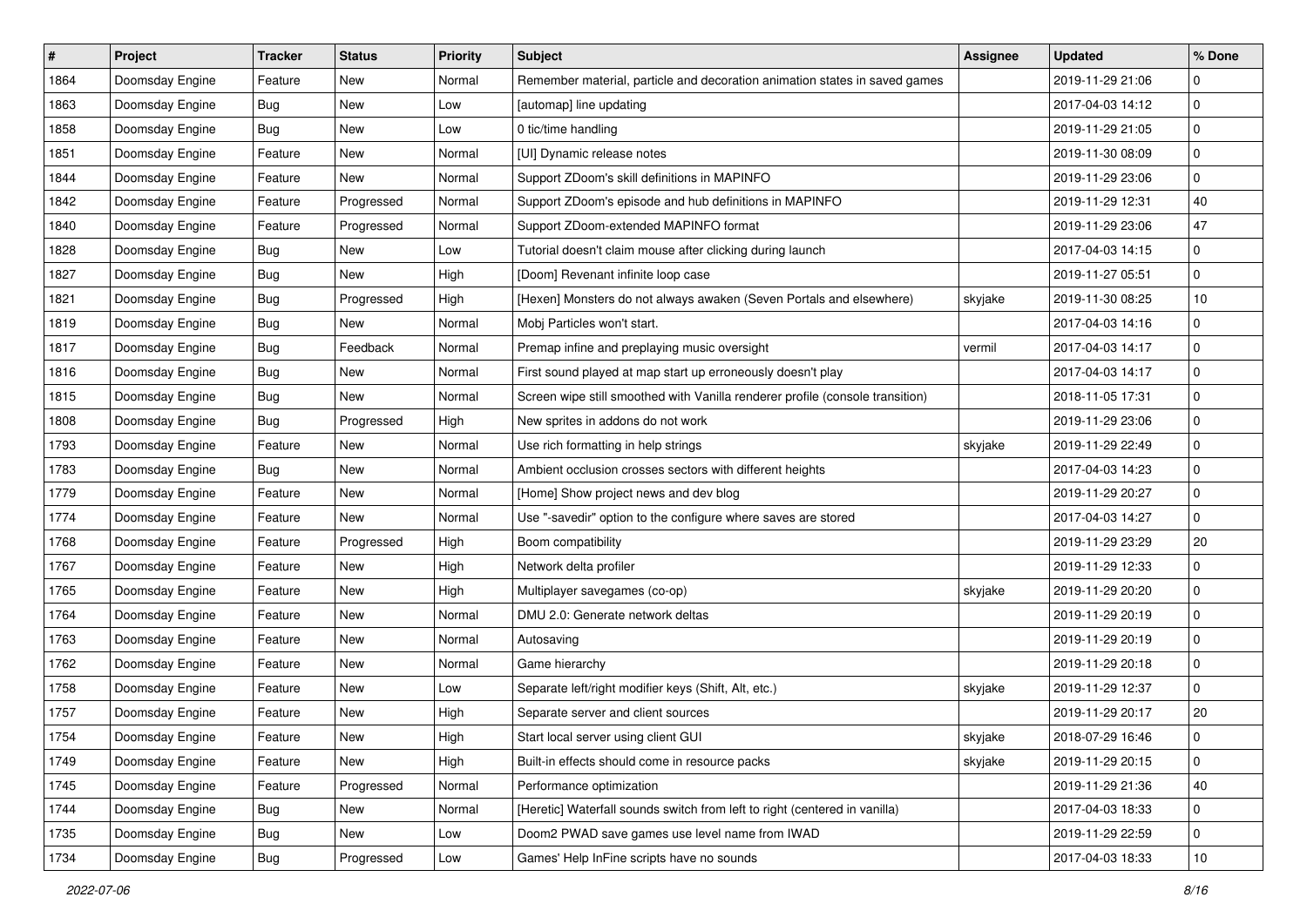| #    | Project         | <b>Tracker</b> | <b>Status</b> | <b>Priority</b> | <b>Subject</b>                                                                       | <b>Assignee</b> | <b>Updated</b>   | % Done      |
|------|-----------------|----------------|---------------|-----------------|--------------------------------------------------------------------------------------|-----------------|------------------|-------------|
| 1727 | Doomsday Engine | Feature        | New           | Normal          | Apply colored sector lighting by sector via DED                                      |                 | 2019-11-29 19:26 | $\mathbf 0$ |
| 1726 | Doomsday Engine | Feature        | New           | Normal          | Remapping the colours on a texture via material def                                  |                 | 2019-11-29 19:26 | 0           |
| 1723 | Doomsday Engine | Bug            | New           | Normal          | [Value def's] impossible to remove pistol                                            |                 | 2017-04-03 14:34 | $\mathbf 0$ |
| 1718 | Doomsday Engine | Bug            | New           | Low             | Inventory item display/selection issues                                              |                 | 2017-04-03 14:35 | $\mathbf 0$ |
| 1709 | Doomsday Engine | Bug            | New           | Low             | Infine events interfere with taskbar                                                 |                 | 2017-04-03 14:38 | $\mathbf 0$ |
| 1701 | Doomsday Engine | Bug            | New           | Normal          | [Doom] Map08/ExM8 sound emulation                                                    |                 | 2017-04-03 18:33 | $\mathbf 0$ |
| 1699 | Doomsday Engine | Feature        | <b>New</b>    | High            | Particle renderer 2.0                                                                |                 | 2017-04-03 18:55 | $\mathbf 0$ |
| 1698 | Doomsday Engine | Feature        | New           | Normal          | Editor for particle generators                                                       |                 | 2019-11-29 19:23 | $\mathbf 0$ |
| 1694 | Doomsday Engine | Feature        | New           | Low             | [Doom] Invulnerability animation: full bright sync, apply tic rate                   |                 | 2017-04-03 18:56 | $\mathbf 0$ |
| 1688 | Doomsday Engine | Feature        | New           | High            | Command line options documented with Amethyst                                        |                 | 2017-04-08 10:08 | $\mathbf 0$ |
| 1687 | Doomsday Engine | Feature        | Progressed    | Normal          | In-game error dialogs (e.g., corrupt savegame)                                       |                 | 2019-11-29 21:36 | 50          |
| 1677 | Doomsday Engine | Feature        | <b>New</b>    | Low             | Square particle shape (option, as alternative to round particles)                    |                 | 2019-11-29 15:51 | $\mathbf 0$ |
| 1668 | Doomsday Engine | Feature        | New           | Normal          | Support id Tech 1 map hacks with sector lightlevels outside expected [0255]<br>range |                 | 2020-12-08 08:27 | 0           |
| 1663 | Doomsday Engine | Feature        | <b>New</b>    | Normal          | Replace game-side color filter / special effect with LensFx                          |                 | 2017-04-03 18:59 | 0           |
| 1661 | Doomsday Engine | Bug            | New           | Normal          | [Deathkings] Bad behavior of object in lift (mobj hitbox overlap)                    |                 | 2019-11-29 22:58 | $\mathbf 0$ |
| 1660 | Doomsday Engine | Bug            | New           | Normal          | Player start near wall leads to misplaced player                                     |                 | 2017-04-03 14:40 | $\mathbf 0$ |
| 1658 | Doomsday Engine | Feature        | New           | High            | Automatic port forwarding (UPnP/NAT-PMP/PCP)                                         | skyjake         | 2020-05-10 11:14 | $\mathbf 0$ |
| 1649 | Doomsday Engine | Feature        | New           | Low             | Option to disable HUD/menu font upscaling                                            |                 | 2019-11-29 20:26 | $\mathbf 0$ |
| 1648 | Doomsday Engine | Feature        | Progressed    | Urgent          | Complete vanilla DOOM emulation                                                      |                 | 2019-12-31 11:10 | $\mathbf 0$ |
| 1647 | Doomsday Engine | Feature        | Progressed    | High            | Replace FS1 with FS2-based resource management                                       | skyjake         | 2019-11-29 21:33 | $30\,$      |
| 1646 | Doomsday Engine | Feature        | New           | Normal          | Stereo 3D enhancements                                                               |                 | 2019-11-29 19:22 | $\mathbf 0$ |
| 1644 | Doomsday Engine | Bug            | New           | Lowest          | [HeXen beta demo] Should have Heretic crush behaviour                                |                 | 2017-04-03 18:34 | $\mathbf 0$ |
| 1640 | Doomsday Engine | Feature        | Progressed    | Normal          | Support for id Tech 1 audio/graphic resource hacks                                   |                 | 2019-11-29 23:06 | $\mathbf 0$ |
| 1635 | Doomsday Engine | Feature        | Resolved      | Normal          | <b>HDR</b> rendering                                                                 | skyjake         | 2018-10-27 15:06 | 100         |
| 1633 | Doomsday Engine | Feature        | New           | High            | Console commands and Doomsday Script                                                 | skyjake         | 2019-11-29 20:24 | 0           |
| 1632 | Doomsday Engine | Feature        | New           | High            | InFine 2.0 (on top of Doomsday Script)                                               | Deng Team       | 2019-11-29 12:31 | $\mathbf 0$ |
| 1631 | Doomsday Engine | Bug            | New           | Low             | Doom 2 finale: animation speeds for the Cast                                         |                 | 2017-04-03 14:41 | $\mathbf 0$ |
| 1630 | Doomsday Engine | Feature        | New           | Urgent          | Implement game menus with InFine (InfineWidget)                                      | Deng Team       | 2019-11-29 12:31 | $\mathbf 0$ |
| 1628 | Doomsday Engine | Feature        | New           | Normal          | Surface meshes                                                                       |                 | 2017-04-03 18:58 | $\mathbf 0$ |
| 1626 | Doomsday Engine | Feature        | New           | Normal          | Area-based fog                                                                       |                 | 2017-04-03 19:35 | $\pmb{0}$   |
| 1625 | Doomsday Engine | Feature        | Progressed    | Urgent          | Per-pixel surface shading (bump/specular/reflection etc. mapping)                    | Deng Team       | 2016-07-06 00:03 | 20          |
| 1623 | Doomsday Engine | Feature        | Progressed    | Urgent          | Shaders                                                                              | skyjake         | 2018-10-27 15:14 | 60          |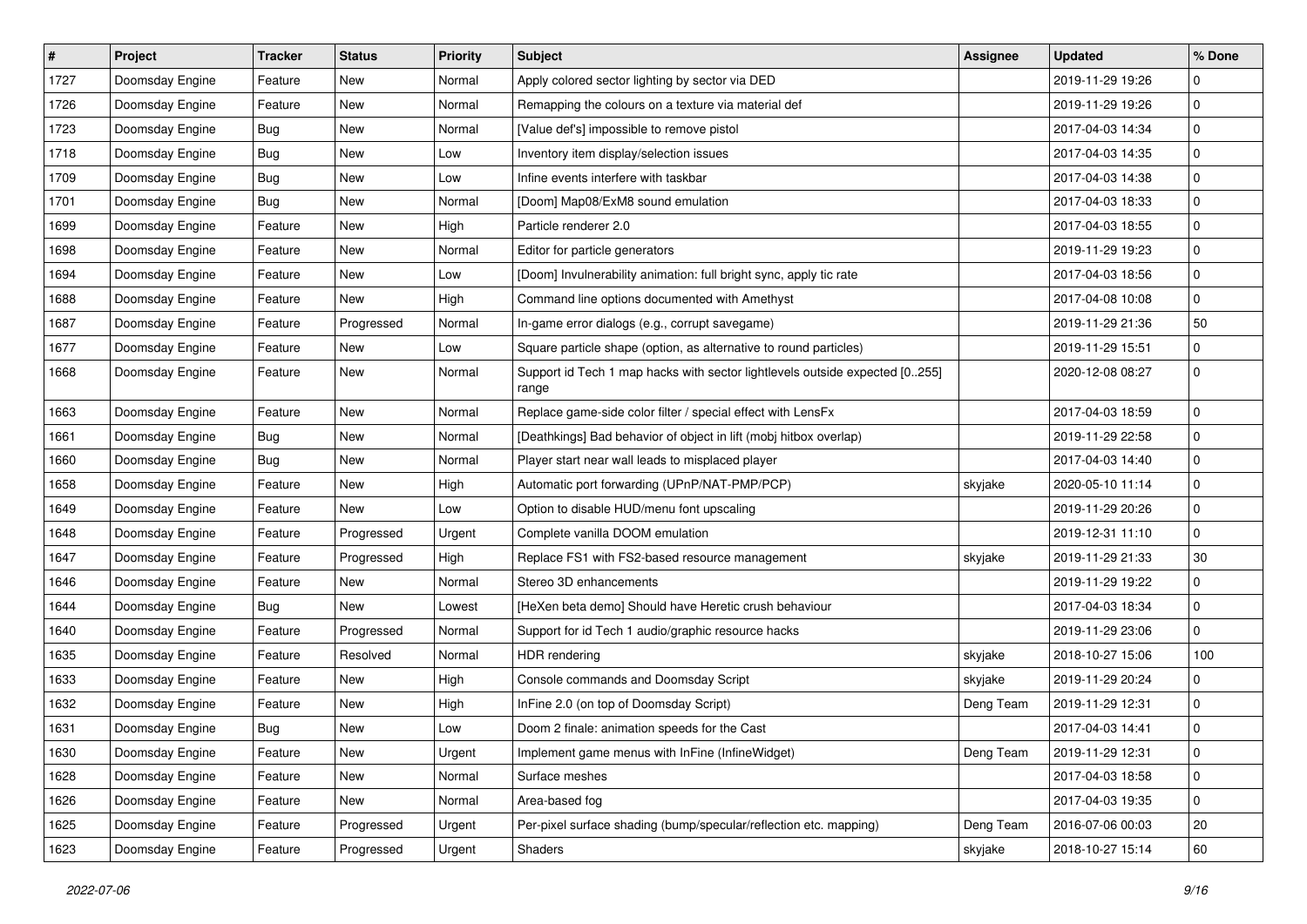| $\sharp$ | <b>Project</b>  | <b>Tracker</b> | <b>Status</b> | <b>Priority</b> | <b>Subject</b>                                               | Assignee  | <b>Updated</b>   | % Done      |
|----------|-----------------|----------------|---------------|-----------------|--------------------------------------------------------------|-----------|------------------|-------------|
| 1622     | Doomsday Engine | Feature        | New           | Urgent          | Vanilla depth shading                                        |           | 2019-11-29 23:23 | $\mathbf 0$ |
| 1620     | Doomsday Engine | Feature        | Progressed    | High            | XG 2.0                                                       | Deng Team | 2019-11-29 19:05 | 20          |
| 1618     | Doomsday Engine | Feature        | New           | Normal          | Decorations/effects for game events (power up, damage, etc.) |           | 2019-11-29 18:43 | 0           |
| 1617     | Doomsday Engine | Feature        | New           | High            | Scoped definitions and variables                             | Deng Team | 2016-12-01 20:17 | $\mathbf 0$ |
| 1616     | Doomsday Engine | Feature        | New           | Normal          | Selector for sprites                                         |           | 2019-11-29 18:35 | $\mathbf 0$ |
| 1615     | Doomsday Engine | Feature        | Progressed    | Normal          | Sloped planes                                                | skyjake   | 2018-10-27 15:10 | 20          |
| 1614     | Doomsday Engine | Feature        | New           | High            | Improved demo recording and playback                         |           | 2019-11-29 20:20 | $\mathbf 0$ |
| 1608     | Doomsday Engine | Feature        | Progressed    | High            | Integrate Doomsday Script                                    | skyjake   | 2018-11-05 08:50 | 20          |
| 1607     | Doomsday Engine | Feature        | New           | Normal          | Reset settings to defaults                                   |           | 2019-11-29 21:33 | 40          |
| 1606     | Doomsday Engine | Bug            | Progressed    | Normal          | M_THERMM and HUD message font replacement                    |           | 2017-04-03 14:40 | $\mathbf 0$ |
| 1604     | Doomsday Engine | Feature        | New           | High            | Game rules (1p and MP)                                       |           | 2019-11-29 21:33 | 20          |
| 1603     | Doomsday Engine | Feature        | Progressed    | Urgent          | Support for id Tech 1 map hacks                              |           | 2019-12-15 07:34 | 50          |
| 1602     | Doomsday Engine | Feature        | New           | Normal          | Improvements for map title in automap                        |           | 2019-11-29 18:27 | 0           |
| 1601     | Doomsday Engine | Feature        | In Progress   | Urgent          | Package management                                           | skyjake   | 2019-10-14 10:44 | 80          |
| 1598     | Doomsday Engine | Bug            | New           | Low             | Strange vertical view bobbing when running into walls        |           | 2019-11-29 22:58 | 0           |
| 1597     | Doomsday Engine | <b>Bug</b>     | New           | Low             | [HUD] Psprite positioning too low                            |           | 2017-04-03 15:04 | 0           |
| 1593     | Doomsday Engine | Bug            | New           | Low             | [Doom] Excess state in rocket explosion                      |           | 2017-04-03 14:40 | $\mathbf 0$ |
| 1592     | Doomsday Engine | <b>Bug</b>     | New           | Low             | [HUD] Weapon lower animation briefly restarts                |           | 2017-04-03 15:04 | 0           |
| 1591     | Doomsday Engine | Bug            | Progressed    | Low             | [BSP] Fully overlapped map geometry is not always split      |           | 2019-11-30 08:06 | 50          |
| 1587     | Doomsday Engine | Feature        | New           | Normal          | 3D weapon behaviour                                          |           | 2017-04-03 15:02 | 0           |
| 1585     | Doomsday Engine | Feature        | Progressed    | Normal          | [Map Hack] Extra plane (e.g., Hell Revealed II MAP01)        |           | 2019-12-15 08:03 | $\mathbf 0$ |
| 1582     | Doomsday Engine | Feature        | New           | Normal          | Player actions while game is paused                          |           | 2017-04-03 18:39 | 0           |
| 1580     | Doomsday Engine | Feature        | New           | High            | Fix the Doom 64: Absolution TC plugin                        |           | 2019-11-29 12:31 | $30\,$      |
| 1579     | Doomsday Engine | Feature        | New           | Low             | Dehacked 2.0 support                                         |           | 2019-11-29 12:31 | $\mathbf 0$ |
| 1576     | Doomsday Engine | Feature        | New           | Normal          | [MP] Option to retain weapons+ammo after death in co-op      |           | 2019-11-29 18:28 | 0           |
| 1573     | Doomsday Engine | Feature        | New           | Normal          | Setting for number of samples used for antialiasing          |           | 2019-11-29 21:31 | 0           |
| 1571     | Doomsday Engine | Feature        | New           | Normal          | On screen notification for Always Run                        |           | 2019-11-29 19:18 | 0           |
| 1569     | Doomsday Engine | Feature        | New           | Lowest          | [Hexen] Demo version cheat codes and "Beta" message          |           | 2019-11-29 19:16 | $\mathbf 0$ |
| 1568     | Doomsday Engine | Feature        | New           | Normal          | [Automap] Option for hiding non-blocking lines               |           | 2019-11-29 18:32 | $\mathbf 0$ |
| 1566     | Doomsday Engine | Feature        | New           | Normal          | [Automap] Reset line colors                                  |           | 2019-11-29 21:31 | $\mathbf 0$ |
| 1565     | Doomsday Engine | Feature        | New           | High            | [MP] Option to remove MP flagged weapons in co-op            |           | 2018-07-29 16:53 | 0           |
| 1563     | Doomsday Engine | Feature        | New           | Normal          | Weapon text defs affect the Controls menu                    |           | 2019-11-29 19:15 | 0           |
| 1559     | Doomsday Engine | Feature        | New           | Low             | State and sprite without a mobj (SMT2A0/STLAG)               |           | 2019-11-29 19:14 | $\pmb{0}$   |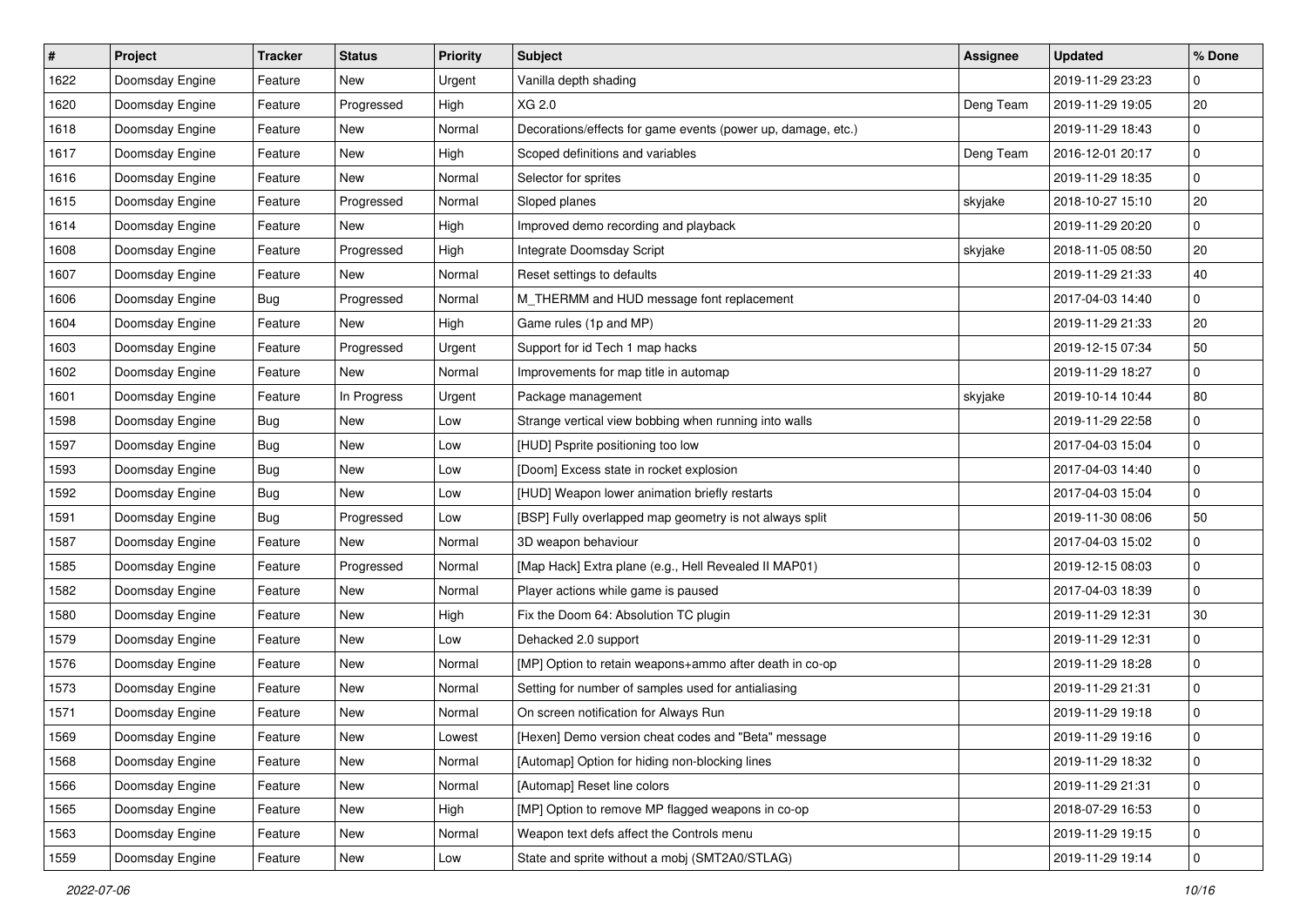| #    | Project         | <b>Tracker</b> | <b>Status</b> | <b>Priority</b> | <b>Subject</b>                                                   | <b>Assignee</b> | <b>Updated</b>   | % Done      |
|------|-----------------|----------------|---------------|-----------------|------------------------------------------------------------------|-----------------|------------------|-------------|
| 1554 | Doomsday Engine | Feature        | New           | Normal          | [Hexen] Remove fixed MAX_TID_COUNT limit                         |                 | 2019-11-29 19:11 | $\mathbf 0$ |
| 1552 | Doomsday Engine | Feature        | New           | Normal          | Tag 667 Compatibility Option                                     | skyjake         | 2018-10-27 15:53 | $\mathbf 0$ |
| 1551 | Doomsday Engine | Feature        | New           | Normal          | Print unknown line/sector types to the console                   |                 | 2019-11-26 15:33 | 0           |
| 1548 | Doomsday Engine | Feature        | Progressed    | Normal          | Multi-monitor support                                            |                 | 2019-11-29 16:33 | 40          |
| 1547 | Doomsday Engine | Feature        | New           | Low             | Command for manipulating numeric controls                        |                 | 2019-11-29 19:09 | $\mathbf 0$ |
| 1546 | Doomsday Engine | Feature        | New           | Low             | Option for particle generator to hide sprite                     |                 | 2019-11-29 15:45 | $\mathbf 0$ |
| 1544 | Doomsday Engine | Feature        | New           | Normal          | Support for ZDoom's Decorate function                            |                 | 2019-11-29 12:31 | $\mathbf 0$ |
| 1542 | Doomsday Engine | Feature        | New           | High            | Use hit origin for Damage generator                              |                 | 2019-11-29 19:08 | $\mathbf 0$ |
| 1541 | Doomsday Engine | Feature        | Progressed    | High            | Joystick axis settings (sensitivity, max speed)                  |                 | 2019-11-29 23:06 | 50          |
| 1539 | Doomsday Engine | Feature        | Progressed    | Normal          | Armor, powerups (object status) controls 3D model representation | skyjake         | 2019-12-15 15:28 | 70          |
| 1537 | Doomsday Engine | Feature        | New           | Normal          | [XG] Activation event option when changing line types            |                 | 2017-04-03 18:48 | 0           |
| 1535 | Doomsday Engine | Feature        | New           | Normal          | Option for fullbright textures affected by colored sectors       |                 | 2019-11-29 19:02 | $\mathbf 0$ |
| 1532 | Doomsday Engine | Feature        | New           | Low             | [Doom Heretic] Secret found message text                         |                 | 2019-11-29 15:44 | 0           |
| 1531 | Doomsday Engine | Feature        | New           | Normal          | "take" cmd to take away pickup powers                            |                 | 2019-11-29 19:01 | $30\,$      |
| 1530 | Doomsday Engine | Feature        | New           | Normal          | [XG] Itf_count requirement                                       |                 | 2017-04-03 18:48 | 0           |
| 1529 | Doomsday Engine | Feature        | New           | Normal          | Sound affected by the world                                      |                 | 2019-11-29 18:59 | 0           |
| 1526 | Doomsday Engine | Feature        | New           | Normal          | [XG] Randomizing activation/deactivation wait timer              |                 | 2017-04-03 18:48 | $\mathbf 0$ |
| 1524 | Doomsday Engine | Feature        | New           | High            | [XG] Ability to do anything with ammo, weapons and artefacts     |                 | 2017-04-03 18:48 | 0           |
| 1523 | Doomsday Engine | Feature        | New           | Normal          | [Infine] Skill level checks                                      |                 | 2019-11-29 18:57 | $\mathbf 0$ |
| 1516 | Doomsday Engine | Feature        | New           | Normal          | [Heretic Hexen] Add Doom-like option for fast monsters           |                 | 2018-10-27 15:56 | $\mathbf 0$ |
| 1514 | Doomsday Engine | Feature        | New           | Low             | GZdoom-like HUD (showing more information)                       |                 | 2019-11-29 18:52 | $\mathbf 0$ |
| 1513 | Doomsday Engine | Feature        | New           | Low             | Examples with escaped quotes in context help for ccmd alias      | skyjake         | 2019-11-29 22:50 | $\mathbf 0$ |
| 1512 | Doomsday Engine | Feature        | New           | Normal          | List all impulses in context help for ccmd impulse               |                 | 2019-11-29 20:27 | $\mathbf 0$ |
| 1511 | Doomsday Engine | Feature        | New           | Low             | List all cheats in context help for ccmd cheat                   |                 | 2019-11-29 22:50 | $\mathbf 0$ |
| 1507 | Doomsday Engine | Feature        | New           | Normal          | [InFine] Option to pause playing script if the game is paused    |                 | 2017-04-03 18:48 | $\mathbf 0$ |
| 1502 | Doomsday Engine | Feature        | New           | High            | Load any supported image format from WAD lump                    |                 | 2016-03-27 08:06 | 0           |
| 1500 | Doomsday Engine | Feature        | New           | Normal          | Support for ZDoom ZIP-as-WAD feature                             |                 | 2018-11-05 10:16 | $\mathbf 0$ |
| 1499 | Doomsday Engine | Feature        | New           | Normal          | Flag to disable mobj respawn on specific types                   |                 | 2017-04-03 18:48 | $\mathbf 0$ |
| 1493 | Doomsday Engine | Feature        | New           | Normal          | Opposites for mobj_gone and activator_type requirements          |                 | 2017-04-03 18:48 | $\mathbf 0$ |
| 1491 | Doomsday Engine | Feature        | New           | Normal          | Variable damage for the pmf_crush plane move flag                |                 | 2017-04-03 18:48 | $\mathbf 0$ |
| 1489 | Doomsday Engine | Feature        | New           | Normal          | Separate decor definitions for different plane types             |                 | 2019-11-29 18:50 | 0           |
| 1488 | Doomsday Engine | Feature        | New           | Normal          | Extended Hexen fullscreen HUD                                    |                 | 2019-11-29 18:49 | 0           |
| 1480 | Doomsday Engine | Feature        | New           | Normal          | Include screenshot in savegames                                  |                 | 2019-11-29 21:28 | $\pmb{0}$   |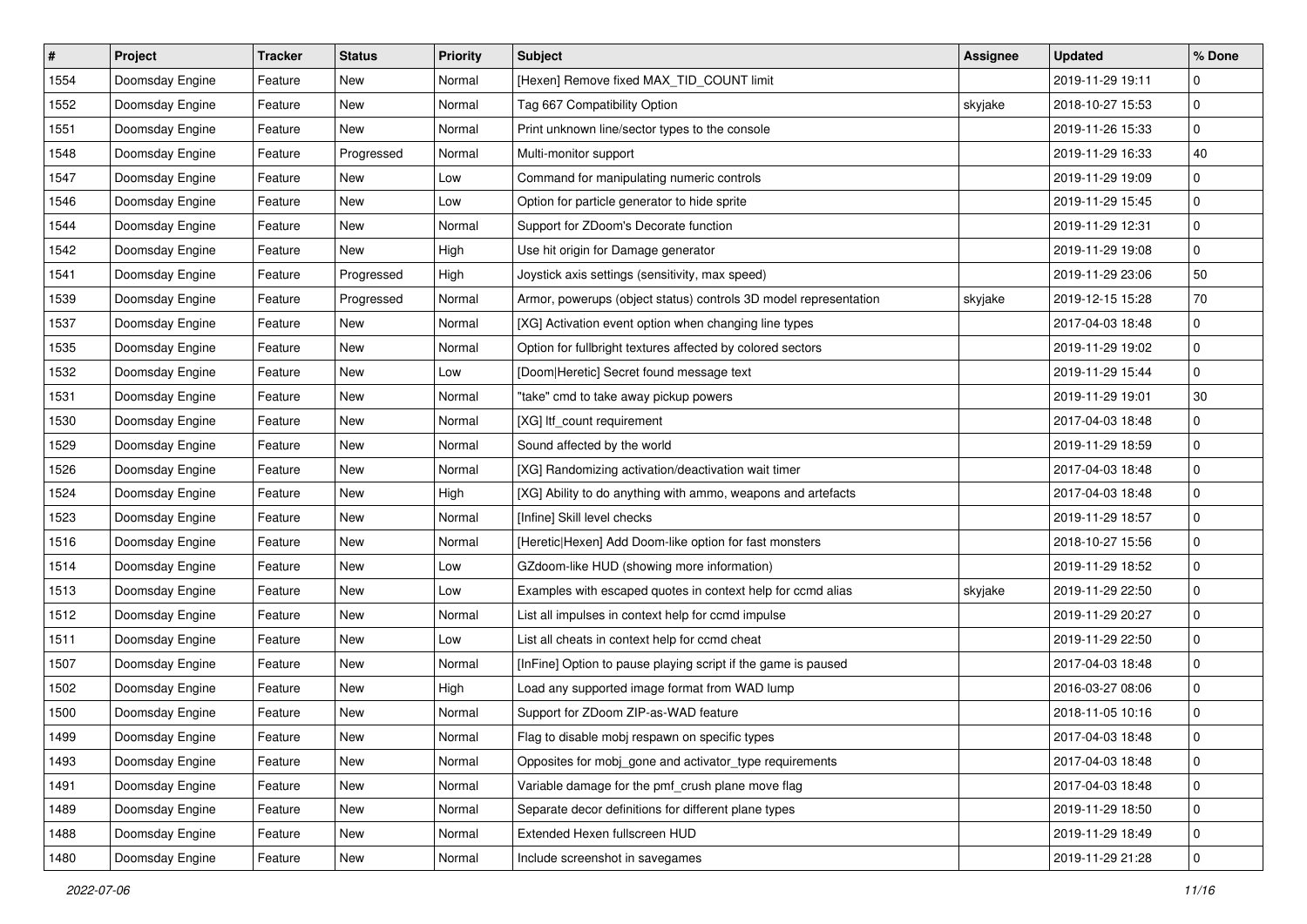| #    | Project         | <b>Tracker</b> | <b>Status</b> | <b>Priority</b> | <b>Subject</b>                                                                                                 | <b>Assignee</b> | <b>Updated</b>   | % Done      |
|------|-----------------|----------------|---------------|-----------------|----------------------------------------------------------------------------------------------------------------|-----------------|------------------|-------------|
| 1476 | Doomsday Engine | Feature        | New           | Normal          | Support for the features of the Playpal and Colormap lumps                                                     |                 | 2017-04-03 18:42 | $\mathbf 0$ |
| 1475 | Doomsday Engine | Feature        | New           | Normal          | Spawnmobj "deaf" things                                                                                        |                 | 2019-11-29 18:46 | $\mathbf 0$ |
| 1471 | Doomsday Engine | Feature        | New           | Normal          | Standard definitions should conform to vanilla                                                                 |                 | 2019-11-29 23:06 | $\mathbf 0$ |
| 1467 | Doomsday Engine | Feature        | New           | High            | [XG] Incorporate vanilla line/sector types                                                                     |                 | 2017-04-03 18:48 | $\mathbf 0$ |
| 1465 | Doomsday Engine | Feature        | New           | Normal          | [XG] "Player needs object X" message                                                                           |                 | 2017-04-03 18:48 | $\mathbf 0$ |
| 1461 | Doomsday Engine | Feature        | New           | Normal          | Separate chain/event derived/driven behaviour for XG                                                           |                 | 2017-04-03 18:48 | $\mathbf 0$ |
| 1460 | Doomsday Engine | Feature        | <b>New</b>    | Normal          | Remember the playing music in save game                                                                        |                 | 2017-04-03 18:49 | $\mathbf 0$ |
| 1459 | Doomsday Engine | Feature        | New           | Normal          | Replacement of MT_POD unique behavior with flag                                                                |                 | 2019-11-29 18:49 | $\mathbf 0$ |
| 1457 | Doomsday Engine | Feature        | New           | Normal          | [MP] Option to choose items/weapons/ammo on spawn                                                              |                 | 2019-11-29 18:30 | $\pmb{0}$   |
| 1451 | Doomsday Engine | Feature        | New           | Normal          | [InFine] stopsound                                                                                             |                 | 2019-11-29 18:45 | $\mathbf 0$ |
| 1449 | Doomsday Engine | Feature        | Progressed    | Urgent          | Setup bindings/controls via taskbar UI                                                                         | Deng Team       | 2016-07-05 23:54 | 10          |
| 1447 | Doomsday Engine | Feature        | <b>New</b>    | Normal          | Co-op player actions (giving, healing)                                                                         |                 | 2019-11-29 19:19 | $\pmb{0}$   |
| 1441 | Doomsday Engine | Feature        | New           | Low             | [MP] Option: weaponstay deathmatch                                                                             |                 | 2019-11-29 15:31 | $\mathbf 0$ |
| 1440 | Doomsday Engine | Feature        | New           | Normal          | Vanilla Doom collision-checking mode                                                                           |                 | 2017-04-03 18:39 | $\mathbf 0$ |
| 1439 | Doomsday Engine | Feature        | New           | Normal          | XG: Spawn objects at player location                                                                           |                 | 2017-04-03 18:48 | $\mathbf 0$ |
| 1430 | Doomsday Engine | Feature        | New           | Normal          | Particle generator decorations (e.g., particles from a wall)                                                   |                 | 2019-11-29 18:40 | $\mathbf 0$ |
| 1416 | Doomsday Engine | Feature        | New           | Urgent          | [Doom] Invisible "fuzz" effect                                                                                 |                 | 2017-04-03 18:43 | $\pmb{0}$   |
| 1415 | Doomsday Engine | Feature        | New           | Low             | [Master Server] Allow specifying server IP manually                                                            |                 | 2019-11-29 12:50 | $\mathbf 0$ |
| 1414 | Doomsday Engine | Feature        | New           | Normal          | Generate particles when touching a plane                                                                       |                 | 2019-11-29 19:19 | $\mathbf 0$ |
| 1412 | Doomsday Engine | Feature        | New           | Low             | Camera effect: screen shaking                                                                                  |                 | 2019-11-29 19:21 | $\mathbf 0$ |
| 1407 | Doomsday Engine | Feature        | Progressed    | Normal          | Customizable console keys                                                                                      |                 | 2019-11-29 16:36 | 20          |
| 1406 | Doomsday Engine | Feature        | New           | Normal          | Record particles and other effects in demos                                                                    |                 | 2019-11-29 20:24 | $\mathbf 0$ |
| 1401 | Doomsday Engine | Feature        | New           | Normal          | [MP] Options for retaining or acquiring items/keys/weapons at (re)spawn; allow<br>cheats with more granularity |                 | 2018-07-29 16:46 | $\mathbf 0$ |
| 1399 | Doomsday Engine | Feature        | <b>New</b>    | Normal          | XG plane movers vs. normal doors                                                                               |                 | 2017-04-03 18:48 | $\pmb{0}$   |
| 1394 | Doomsday Engine | Feature        | New           | High            | Consistent map scoping in definitions                                                                          |                 | 2019-11-29 21:25 | $\mathbf 0$ |
| 1389 | Doomsday Engine | Feature        | New           | Normal          | [InFine] Check if resource originates from an IWAD                                                             |                 | 2019-11-29 18:38 | $\mathbf 0$ |
| 1388 | Doomsday Engine | Feature        | New           | High            | 3D floors (Z-overlapped sectors)                                                                               |                 | 2017-04-03 18:57 | $\mathbf 0$ |
| 1386 | Doomsday Engine | Feature        | New           | Normal          | Stopping monster infighting                                                                                    |                 | 2019-11-29 18:37 | 0           |
| 1379 | Doomsday Engine | Feature        | New           | Normal          | XG refs: evaluate params at runtime                                                                            |                 | 2017-04-03 18:48 | $\mathbf 0$ |
| 1376 | Doomsday Engine | Feature        | New           | Normal          | Externally spawned mobjs                                                                                       |                 | 2019-11-29 18:36 | $\mathbf 0$ |
| 1374 | Doomsday Engine | Feature        | New           | Normal          | XG refs: logical NOT                                                                                           |                 | 2017-04-03 18:48 | $\mathbf 0$ |
| 1373 | Doomsday Engine | Feature        | New           | Normal          | Improved ambient sounds                                                                                        |                 | 2019-11-29 16:45 | $\mathbf 0$ |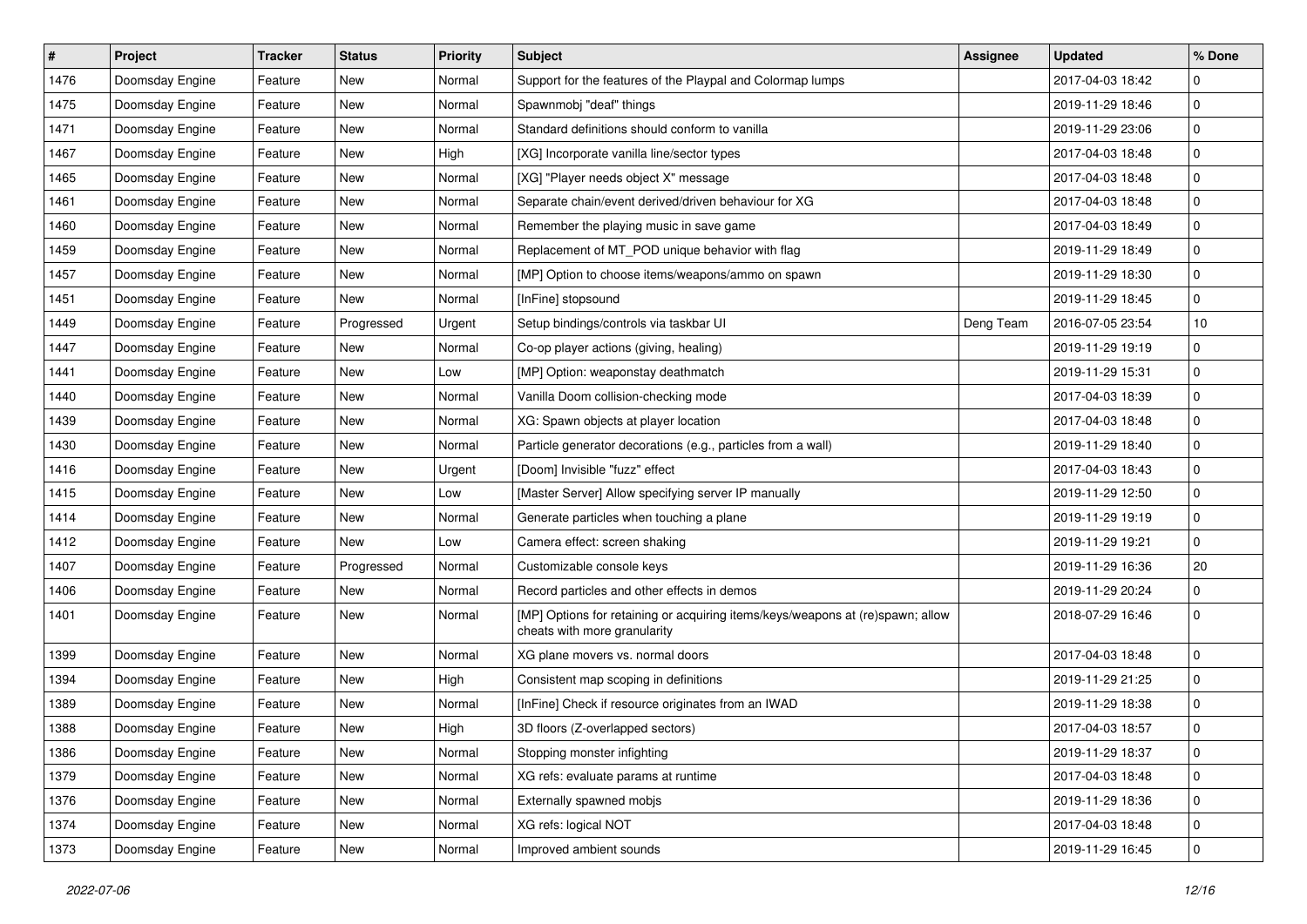| #    | Project         | <b>Tracker</b> | <b>Status</b> | <b>Priority</b> | Subject                                                                 | <b>Assignee</b> | <b>Updated</b>   | % Done      |
|------|-----------------|----------------|---------------|-----------------|-------------------------------------------------------------------------|-----------------|------------------|-------------|
| 1368 | Doomsday Engine | Feature        | New           | Low             | More Alt Start positions in Generators                                  |                 | 2019-11-29 15:27 | $\mathbf 0$ |
| 1364 | Doomsday Engine | Feature        | <b>New</b>    | Low             | More options for pt_line type particles                                 |                 | 2019-11-29 15:26 | $\pmb{0}$   |
| 1362 | Doomsday Engine | Feature        | New           | Normal          | Smoothing of dynlights & halos                                          | skyjake         | 2019-11-29 16:44 | 0           |
| 1361 | Doomsday Engine | Feature        | Progressed    | Normal          | Rotation of objects away from walls during map load                     |                 | 2019-11-29 16:34 | 20          |
| 1357 | Doomsday Engine | Feature        | New           | Normal          | [InFine] More blending modes (add/mul/inv etc)                          |                 | 2019-11-29 16:43 | 0           |
| 1350 | Doomsday Engine | Feature        | New           | Normal          | Stair Builder: spread build on tagged sector range                      |                 | 2017-04-03 18:48 | 0           |
| 1336 | Doomsday Engine | Feature        | New           | Normal          | Random textured particle direction                                      |                 | 2019-11-29 16:43 | $\mathbf 0$ |
| 1335 | Doomsday Engine | Feature        | New           | Normal          | Random particle types                                                   |                 | 2019-11-29 16:42 | 0           |
| 1331 | Doomsday Engine | Feature        | New           | High            | [InFine] Evaluate cvars with IF condition                               |                 | 2019-11-29 16:41 | $\pmb{0}$   |
| 1327 | Doomsday Engine | Feature        | New           | Normal          | Render extra plane in XG sector                                         |                 | 2019-11-26 11:32 | 0           |
| 1325 | Doomsday Engine | Feature        | Progressed    | High            | Boom line types and sectors                                             |                 | 2019-11-29 23:06 | 20          |
| 1324 | Doomsday Engine | Feature        | <b>New</b>    | Normal          | XG music lines                                                          |                 | 2017-04-03 18:48 | $\mathbf 0$ |
| 1323 | Doomsday Engine | Feature        | New           | Normal          | Set skin on particle model from within particle generator               |                 | 2016-08-09 10:56 | 0           |
| 1316 | Doomsday Engine | Feature        | New           | Normal          | HHE support                                                             |                 | 2019-11-29 16:39 | 0           |
| 1314 | Doomsday Engine | Feature        | New           | Normal          | Particle spawn rate affected by mobj visibility                         |                 | 2019-11-29 16:38 | 0           |
| 1308 | Doomsday Engine | Feature        | Progressed    | High            | Splitscreen multiplayer                                                 |                 | 2019-11-29 16:28 | 40          |
| 1305 | Doomsday Engine | Feature        | New           | Lowest          | Particle generator flag: instantly kill generator                       |                 | 2019-11-29 15:26 | $\pmb{0}$   |
| 1301 | Doomsday Engine | Feature        | Progressed    | High            | Redesigned DED Reader                                                   | skyjake         | 2019-11-29 16:27 | 80          |
| 1296 | Doomsday Engine | Feature        | New           | Normal          | Light Stages for animated light sources                                 |                 | 2019-11-29 16:24 | 0           |
| 1290 | Doomsday Engine | Feature        | New           | Normal          | Session-only cvars                                                      |                 | 2019-11-26 15:33 | 0           |
| 1289 | Doomsday Engine | Feature        | New           | High            | Flat-triggered particle generators created/destroyed on material change |                 | 2019-11-29 16:23 | 0           |
| 1287 | Doomsday Engine | Feature        | New           | Normal          | Particle generator flag: transform center offset along with the object  |                 | 2016-08-09 10:54 | 0           |
| 1276 | Doomsday Engine | Feature        | New           | Normal          | Attach dynamic lights on models                                         |                 | 2016-08-09 10:50 | 0           |
| 1266 | Doomsday Engine | Feature        | New           | High            | Sound decorations                                                       |                 | 2019-11-29 16:21 | 0           |
| 1265 | Doomsday Engine | Feature        | New           | Low             | Map-specific definitions in a WAD lump                                  |                 | 2019-11-29 15:21 | $\mathbf 0$ |
| 1264 | Doomsday Engine | Feature        | New           | Normal          | Conditional decorations                                                 |                 | 2019-11-29 16:20 | 0           |
| 1252 | Doomsday Engine | Feature        | Progressed    | High            | Integrate Hexen features into libcommon                                 |                 | 2019-11-29 21:24 | 40          |
| 1242 | Doomsday Engine | Feature        | New           | High            | Player weapon particle muzzle flashes (for external viewers only)       |                 | 2019-11-29 16:19 | 0           |
| 1233 | Doomsday Engine | Feature        | New           | High            | Surface decorations using 3D models                                     |                 | 2015-12-22 13:15 | $\mathbf 0$ |
| 1232 | Doomsday Engine | Feature        | New           | Low             | Customiseable barrel explosion damage                                   |                 | 2016-08-09 10:43 | $\mathbf 0$ |
| 1231 | Doomsday Engine | Feature        | New           | Normal          | Ragdoll physics                                                         |                 | 2019-11-29 16:05 | 0           |
| 1217 | Doomsday Engine | Feature        | New           | Normal          | Controls for all supported games adjusted at the same time              |                 | 2016-08-09 10:47 | 0           |
| 1213 | Doomsday Engine | Feature        | New           | Normal          | [MP] Respawn items in co-op and deathmatch                              |                 | 2018-07-29 16:46 | $\pmb{0}$   |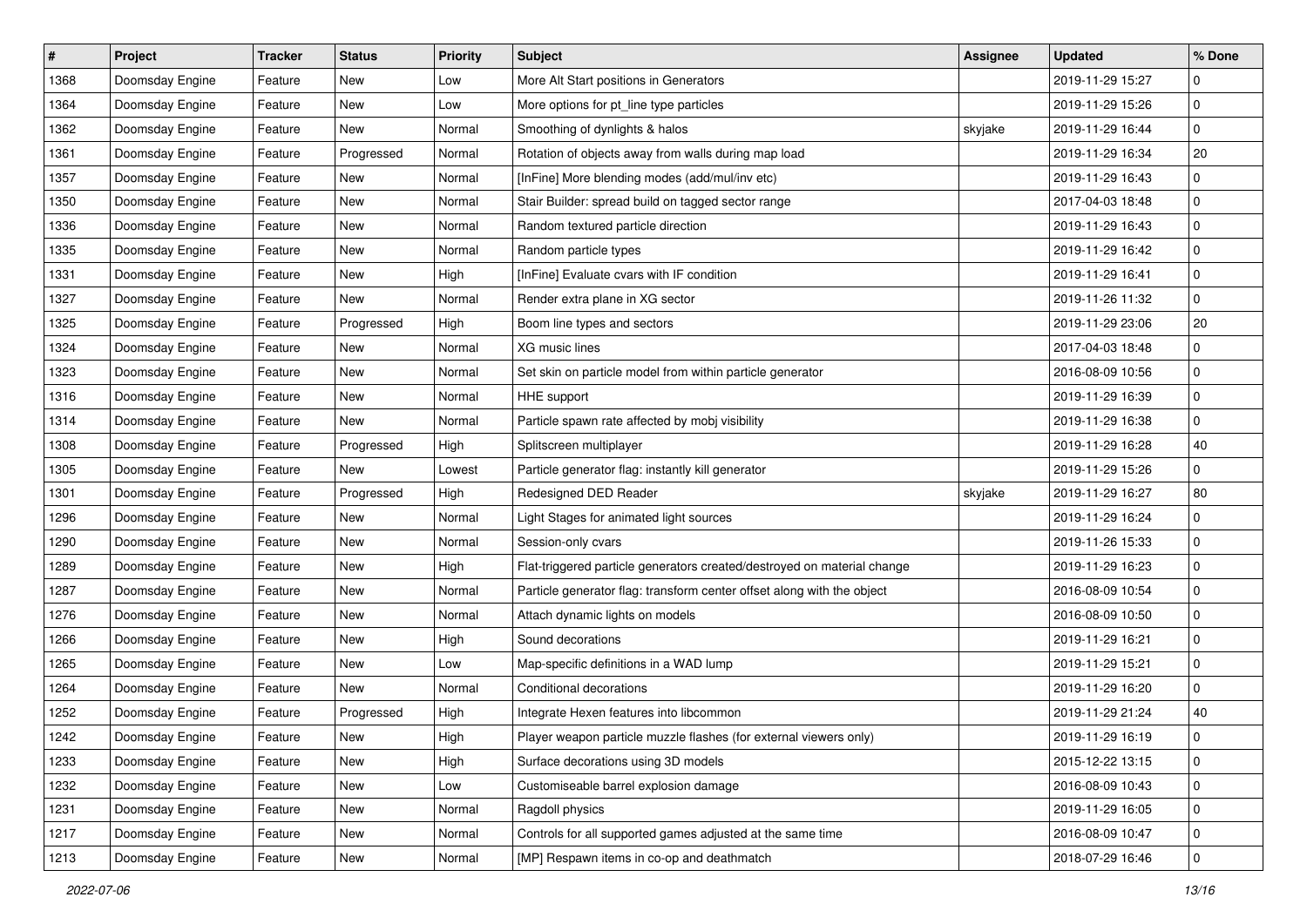| $\sharp$ | Project         | <b>Tracker</b> | <b>Status</b> | <b>Priority</b> | <b>Subject</b>                                                                                      | <b>Assignee</b> | <b>Updated</b>   | % Done      |
|----------|-----------------|----------------|---------------|-----------------|-----------------------------------------------------------------------------------------------------|-----------------|------------------|-------------|
| 1203     | Doomsday Engine | Feature        | Progressed    | High            | Additional save slots - revised save management                                                     | skyjake         | 2019-11-29 16:18 | 30          |
| 1202     | Doomsday Engine | Feature        | New           | Normal          | [MP] Options for Heretic co-op                                                                      |                 | 2018-07-29 16:46 | $\mathbf 0$ |
| 1201     | Doomsday Engine | Feature        | New           | High            | Dynamic shadows                                                                                     | skyjake         | 2019-11-29 16:15 | 50          |
| 1194     | Doomsday Engine | Feature        | New           | High            | Viewing other players' cameras ("spy" command)                                                      |                 | 2019-11-29 16:14 | $\mathbf 0$ |
| 1190     | Doomsday Engine | Feature        | Progressed    | High            | External scripts for mobj behavior                                                                  | skyjake         | 2019-11-29 16:13 | 30          |
| 1183     | Doomsday Engine | Feature        | New           | Normal          | Default values printed with "help"                                                                  |                 | 2019-11-29 22:50 | $\mathbf 0$ |
| 1181     | Doomsday Engine | Feature        | New           | Normal          | Ambient sounds (in XG sectors)                                                                      |                 | 2017-04-03 18:48 | $\mathbf 0$ |
| 1168     | Doomsday Engine | Feature        | New           | Normal          | Real decals: bulletholes, blastmarks, etc.                                                          |                 | 2017-04-03 19:35 | $\mathbf 0$ |
| 1153     | Doomsday Engine | Feature        | New           | High            | Customizable intermissions                                                                          |                 | 2019-11-29 16:09 | $\pmb{0}$   |
| 1139     | Doomsday Engine | Feature        | New           | Normal          | More variations within repeated texture patterns with alternative textures (for<br>detail textures) |                 | 2019-11-29 15:56 | $\mathbf 0$ |
| 1130     | Doomsday Engine | Bug            | New           | Low             | Mana bars on the statusbar ignore opacity                                                           |                 | 2017-04-03 14:41 | $\mathbf 0$ |
| 1129     | Doomsday Engine | Bug            | New           | Normal          | Various mobj Z movement clipping bugs                                                               |                 | 2019-11-29 22:58 | $\mathbf 0$ |
| 1126     | Doomsday Engine | <b>Bug</b>     | New           | Normal          | MD2 model render pop                                                                                |                 | 2017-04-03 14:41 | $\mathbf 0$ |
| 1125     | Doomsday Engine | <b>Bug</b>     | New           | Low             | Handling missing OpenGL support during launch                                                       |                 | 2017-04-03 14:41 | $\mathbf 0$ |
| 1104     | Doomsday Engine | <b>Bug</b>     | Progressed    | Normal          | Replacement flats VS texture animations                                                             |                 | 2017-04-03 14:43 | $\mathbf 0$ |
| 1096     | Doomsday Engine | <b>Bug</b>     | New           | Normal          | [Doom] Red shadows in status bar font                                                               |                 | 2017-04-03 14:43 | $\mathbf 0$ |
| 1092     | Doomsday Engine | Bug            | New           | Low             | [Chex/HacX] Weapon names in Controls menu                                                           |                 | 2017-04-03 14:44 | $\mathbf 0$ |
| 1091     | Doomsday Engine | <b>Bug</b>     | New           | Low             | No sound effect played when pressing F7 or F8                                                       |                 | 2017-04-03 14:44 | $\mathbf 0$ |
| 1089     | Doomsday Engine | <b>Bug</b>     | Progressed    | High            | [MP] Client cannot dismiss "Help/Info" finale                                                       |                 | 2018-07-29 16:46 | $\mathbf 0$ |
| 1088     | Doomsday Engine | Bug            | New           | Low             | [Hexen] Hud doesn't switch to INRED graphics when low on health                                     |                 | 2017-04-03 14:43 | $\mathbf 0$ |
| 1083     | Doomsday Engine | <b>Bug</b>     | New           | Normal          | In-game window contents resizing glitches                                                           |                 | 2017-04-03 14:43 | $\mathbf 0$ |
| 1081     | Doomsday Engine | Bug            | <b>New</b>    | Low             | [Doom] Chainsaw sounds do not match original game                                                   |                 | 2019-11-29 22:58 | $\mathbf 0$ |
| 1078     | Doomsday Engine | Bug            | New           | High            | Patch texture composition logic errors                                                              |                 | 2019-11-29 23:06 | $\mathbf 0$ |
| 1076     | Doomsday Engine | Bug            | New           | Normal          | [Doom] 3d movement option broken                                                                    |                 | 2019-11-29 22:58 | $\pmb{0}$   |
| 1069     | Doomsday Engine | Bug            | New           | Normal          | Default background colour for holes in splash screens                                               |                 | 2017-04-03 14:43 | $\mathbf 0$ |
| 1067     | Doomsday Engine | <b>Bug</b>     | New           | Low             | White player arrow missing on automap                                                               |                 | 2017-04-03 14:43 | $\mathbf 0$ |
| 1064     | Doomsday Engine | <b>Bug</b>     | New           | High            | [Hexen] Interludes can no longer be moved (MAPINFO vs. Infine)                                      |                 | 2016-11-22 14:21 | $\mathbf 0$ |
| 1063     | Doomsday Engine | <b>Bug</b>     | New           | Normal          | Flash state models offset incorrectly in 16:10                                                      |                 | 2017-04-03 14:44 | $\pmb{0}$   |
| 1059     | Doomsday Engine | <b>Bug</b>     | New           | Normal          | [Heretic] Health counter jumps up and down                                                          |                 | 2017-04-03 14:44 | $\pmb{0}$   |
| 1058     | Doomsday Engine | <b>Bug</b>     | New           | Low             | [Heretic] D'sparil only supports up to 256 teleporter spots                                         |                 | 2017-04-03 14:45 | $\pmb{0}$   |
| 1045     | Doomsday Engine | <b>Bug</b>     | New           | Low             | [Hexen] Moving platform sound loops while menu open                                                 |                 | 2019-11-29 22:58 | $\pmb{0}$   |
| 1042     | Doomsday Engine | <b>Bug</b>     | New           | High            | [Windows] Alt key and console activation                                                            |                 | 2019-11-29 23:06 | $\pmb{0}$   |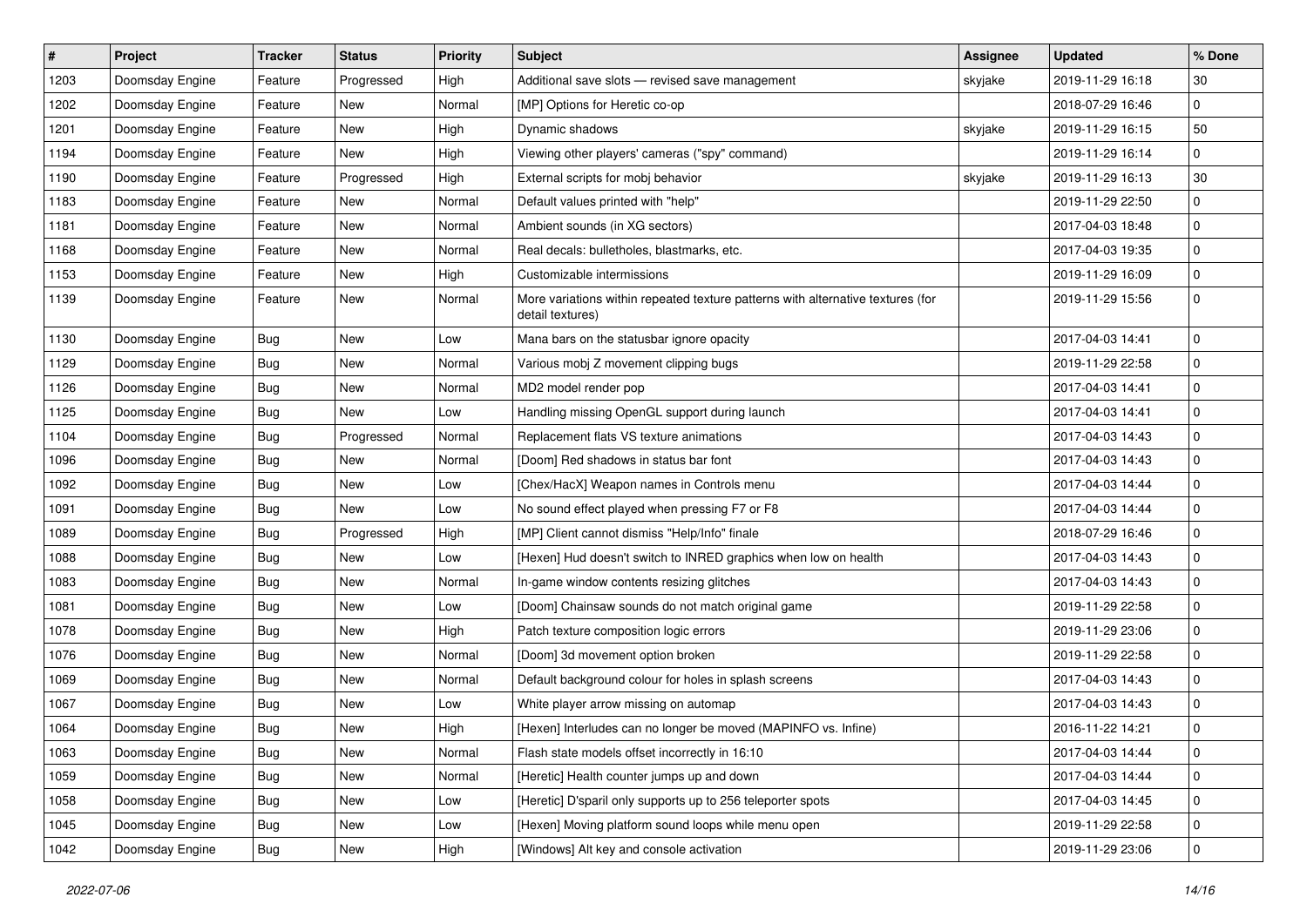| $\sharp$ | Project         | <b>Tracker</b> | <b>Status</b> | <b>Priority</b> | <b>Subject</b>                                               | <b>Assignee</b> | <b>Updated</b>   | % Done      |
|----------|-----------------|----------------|---------------|-----------------|--------------------------------------------------------------|-----------------|------------------|-------------|
| 1041     | Doomsday Engine | Bug            | New           | High            | [Windows] Pressing Alt/AltGr key confuses turning            |                 | 2019-11-29 23:06 | 0           |
| 1032     | Doomsday Engine | Bug            | New           | Normal          | [Heretic] Badguy auto/raise lower to camera                  |                 | 2017-04-03 14:46 | $\mathbf 0$ |
| 1031     | Doomsday Engine | <b>Bug</b>     | New           | Normal          | Shootable triggers and freelook                              |                 | 2017-04-03 14:46 | $\mathbf 0$ |
| 1015     | Doomsday Engine | Bug            | New           | High            | Player getting stuck on certain walls?                       |                 | 2017-04-03 18:34 | $\pmb{0}$   |
| 1008     | Doomsday Engine | <b>Bug</b>     | New           | Normal          | HUD weapon discrepancy (in release build?)                   |                 | 2017-04-03 19:00 | $\mathbf 0$ |
| 1007     | Doomsday Engine | <b>Bug</b>     | New           | Normal          | [Doom] Sound emitter overlap handling                        |                 | 2019-11-29 22:58 | $\mathbf 0$ |
| 1004     | Doomsday Engine | Bug            | New           | Normal          | [Hexen] 3D Tree_Destructive appearance is incorrect          |                 | 2017-04-03 14:50 | $\mathbf 0$ |
| 997      | Doomsday Engine | <b>Bug</b>     | New           | Normal          | [Hexen] Player gets stuck in turning polyobjs                |                 | 2019-11-29 22:58 | $\pmb{0}$   |
| 995      | Doomsday Engine | Bug            | New           | Low             | [Doom] Shotgun Guy drops multiple Shotguns?                  |                 | 2017-04-03 14:53 | $\pmb{0}$   |
| 975      | Doomsday Engine | Bug            | New           | Normal          | [Doom] Armour Helmets full bright                            |                 | 2017-04-03 18:32 | $\mathbf 0$ |
| 972      | Doomsday Engine | <b>Bug</b>     | New           | Normal          | [Doom] Lost Souls infinite Z height                          |                 | 2017-04-03 14:55 | $\mathbf 0$ |
| 970      | Doomsday Engine | <b>Bug</b>     | New           | Low             | [Doom] Evil Eye height issue                                 |                 | 2017-04-03 15:01 | $\pmb{0}$   |
| 968      | Doomsday Engine | Bug            | New           | Normal          | [Doom] Mancubus attacks and high Z height differences        |                 | 2017-04-03 18:34 | $\pmb{0}$   |
| 967      | Doomsday Engine | <b>Bug</b>     | New           | Low             | Sprite angling incorrect at sharp angles                     |                 | 2017-04-03 14:59 | $\mathbf 0$ |
| 966      | Doomsday Engine | Bug            | Progressed    | Normal          | [Doom] Use of CWILV graphics on automap                      |                 | 2017-04-03 14:56 | 50          |
| 964      | Doomsday Engine | <b>Bug</b>     | New           | Normal          | [XG] Sounds ignore defined group                             |                 | 2017-04-03 15:01 | 0           |
| 963      | Doomsday Engine | Bug            | New           | Normal          | "spawnmobj" baddies auto wake up in area the player has shot |                 | 2017-04-03 15:01 | $\pmb{0}$   |
| 959      | Doomsday Engine | Bug            | New           | Normal          | [Doom] Crushed bad guys and tag666                           |                 | 2017-04-03 18:34 | $\pmb{0}$   |
| 925      | Doomsday Engine | <b>Bug</b>     | New           | Normal          | [Doom] Map32: Secret exit quirk not replicated               |                 | 2017-04-03 18:34 | $\mathbf 0$ |
| 921      | Doomsday Engine | <b>Bug</b>     | Progressed    | High            | Blockmap-defined Linedef crossing order                      |                 | 2019-11-29 23:06 | 30          |
| 919      | Doomsday Engine | <b>Bug</b>     | New           | Normal          | [Doom] Blast damage algorithm                                |                 | 2017-04-03 18:34 | $\pmb{0}$   |
| 918      | Doomsday Engine | <b>Bug</b>     | New           | Low             | Particles and looking up/down sharply                        |                 | 2017-04-03 14:59 | $\mathbf 0$ |
| 915      | Doomsday Engine | Bug            | New           | Low             | [Hexen] Wraithverge Ghosts incorrectly full bright           |                 | 2017-04-03 18:32 | $\mathbf 0$ |
| 910      | Doomsday Engine | Bug            | New           | Normal          | Flat tiling error with custom flats                          |                 | 2017-04-03 14:59 | $\mathbf 0$ |
| 909      | Doomsday Engine | <b>Bug</b>     | New           | Normal          | [Hexen] Tiny difference in Ettin behaviour                   |                 | 2017-04-03 18:34 | $\mathbf 0$ |
| 908      | Doomsday Engine | Bug            | New           | High            | Detail texture maximum distance ignored                      |                 | 2017-04-03 14:59 | 0           |
| 883      | Doomsday Engine | <b>Bug</b>     | New           | High            | [Hexen] Map 2: HOM in floor near x:-425 y:2943 (clip cull)   |                 | 2019-11-29 23:06 | $\pmb{0}$   |
| 882      | Doomsday Engine | Bug            | New           | Normal          | Fullbright psprites and colored lighting                     |                 | 2017-04-03 14:59 | $\mathbf 0$ |
| 877      | Doomsday Engine | Bug            | New           | High            | Texture offset anomaly                                       |                 | 2019-11-29 23:06 | 0           |
| 787      | Doomsday Engine | <b>Bug</b>     | New           | Normal          | [Co-op] Voodoo dolls not supported                           |                 | 2017-04-03 18:34 | $\mathsf 0$ |
| 778      | Doomsday Engine | <b>Bug</b>     | Progressed    | Urgent          | Gamepad usability issues                                     |                 | 2020-05-10 11:09 | 0           |
| 753      | Doomsday Engine | Bug            | New           | Lowest          | [Hexen] Invincible Afrits                                    |                 | 2017-04-03 14:58 | 0           |
| 729      | Doomsday Engine | <b>Bug</b>     | New           | Low             | Models cut off in 16:10 view ratio                           |                 | 2017-04-03 14:56 | $\mathbf 0$ |